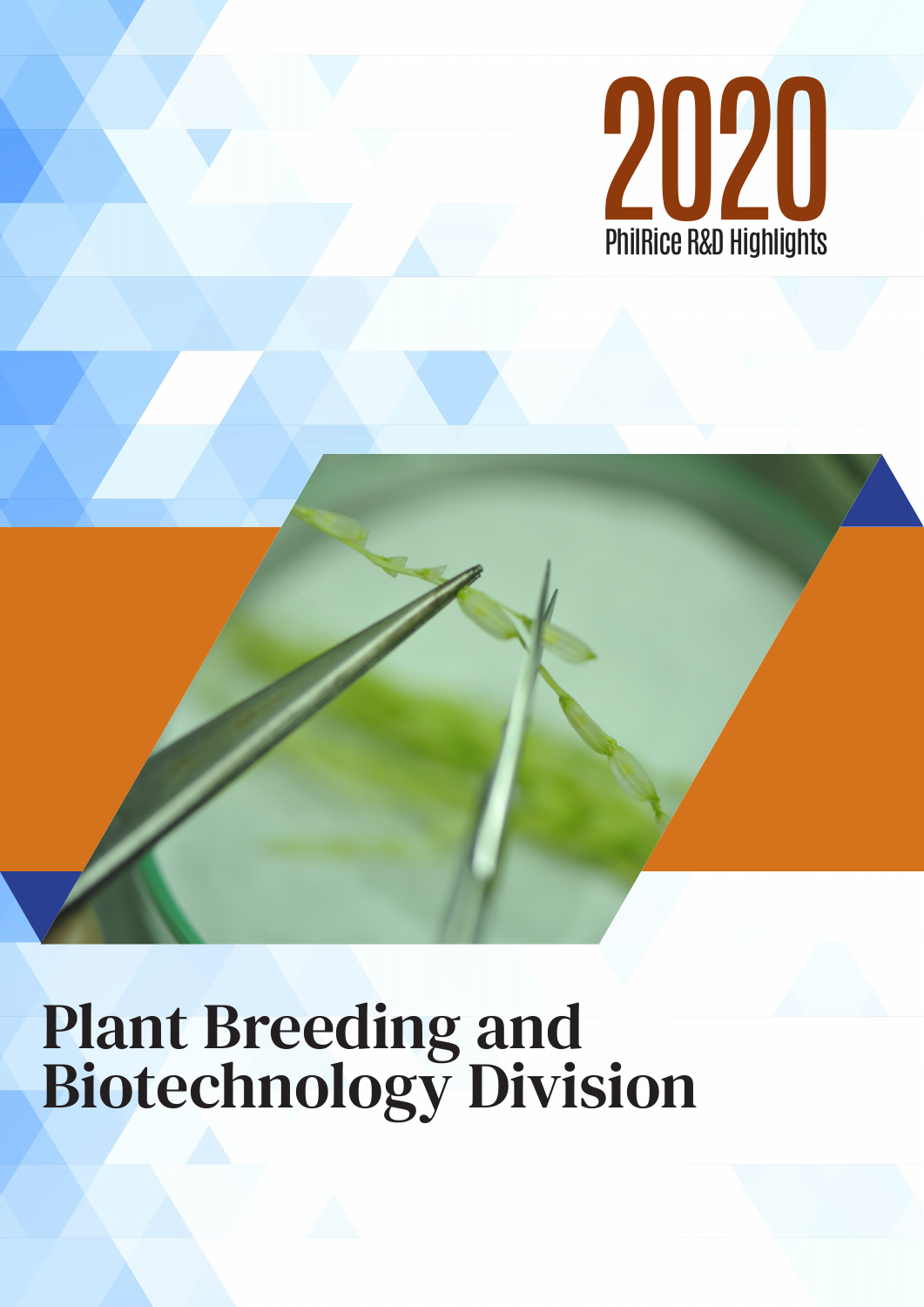# **Contents**

| <b>SECTIONS</b>                                                                      | PAGF |
|--------------------------------------------------------------------------------------|------|
| Executive Summary                                                                    | 3    |
| <b>PROJECT 1: Pre-Breeding and Genetic Enhancement</b>                               | 6    |
| PROJECT 2: Development of Irrigated Lowland<br><b>Rice Varieties</b>                 | 9    |
| <b>PROJECT 3: Development of Rice Varieties Adapted</b><br>to Stress Environments    | 15   |
| <b>PROJECT 4: PBBD Research and Analytical Laboratory</b><br>Systems and Maintenance | 21   |
| <b>PROJECT 5: Basic Seed Production</b>                                              | 22   |
| PROJECT 6: Centralized hybridization,<br>F1 and F2 seed generation                   | 23   |
| EXTRA-CORE                                                                           | 24   |
| <b>EXTERNAL</b>                                                                      | 27   |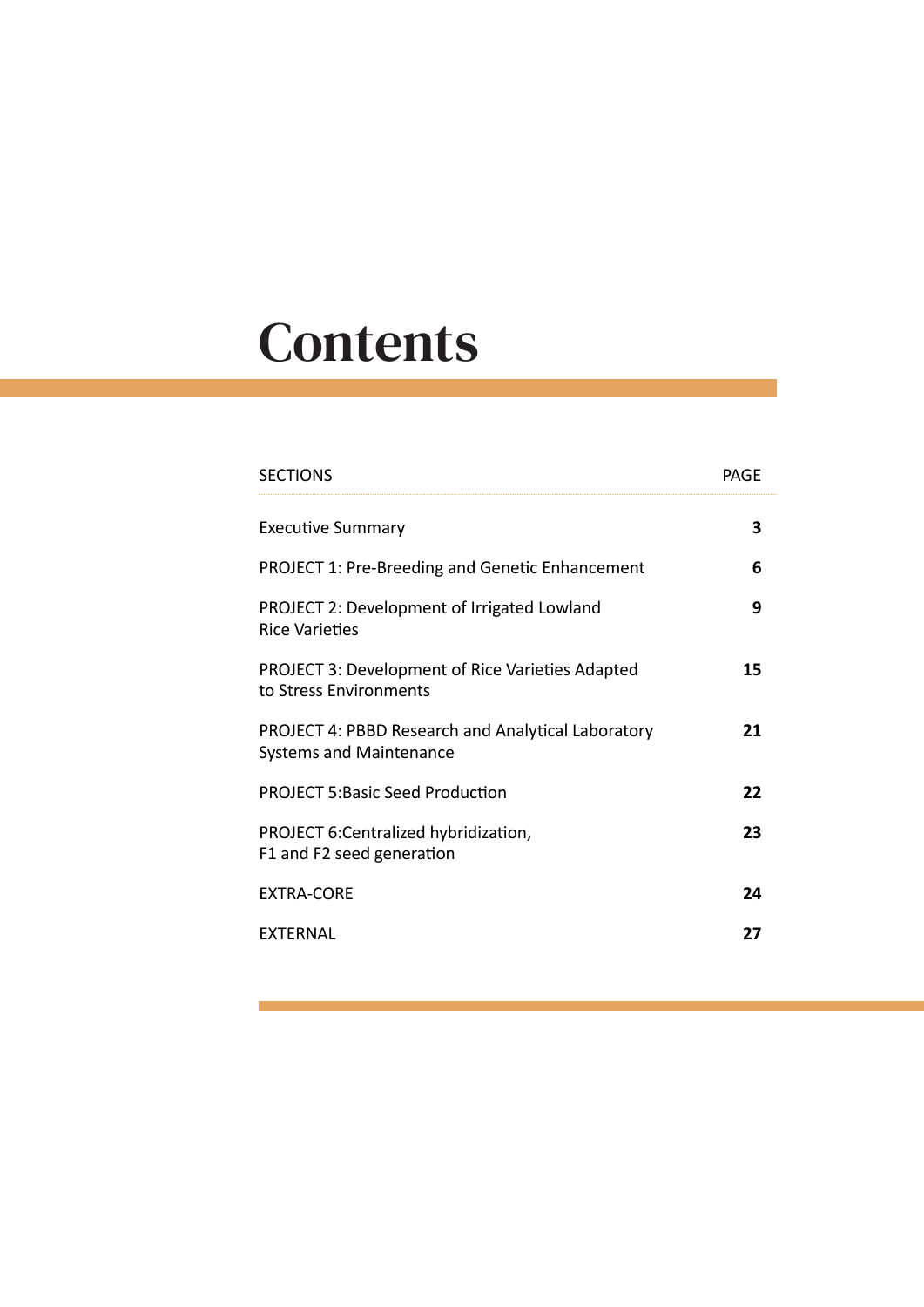#### **DIVISION**

# Plant Breeding and Biotechnology Division

Division head: **Oliver M. Manangkil**

## **EXECUTIVE SUMMARY**

The Plant Breeding and Biotechnology Division (PBBD) develops promising rice lines using conventional and modern technologies entered into the National Cooperative Trials (NCT). Lines that pass the NCT generate new varieties adapted to different rice-growing agroecosystems. It contributes to the strategic outcomes of the Institute, specifically on increased productivity, cost-effectiveness, and profitability of rice farming in a sustainable manner; enhanced value, availability and utilization of rice, diversified rice-based farming products, and by-products for better quality, safety, health, nutrition and income; and advanced rice science and technology as continuing sources of growth.

Essentially, breeding done at PBBD is directed to achieve desired traits such as high grain yield, resistance to abiotic and biotic stresses, and grain qualities acceptable to consumers. Restricting factors such as biotic and abiotic stresses affect rice growth and development under different environmental conditions. These factors significantly affect yield, which affects the ability to cater to the steady increase in rice demand.

Three out of the five core projects lodged in the division were focused on developing elite lines for the stressed and unstressed environments. These projects contributed to the development of rice varieties for different ecosystems by incorporating desirable traits to selected elite lines and modern varieties. The fourth project focused on the management and maintenance of the division's laboratory, which complemented and supported the breeding activities and implementation of the IMS policy of the Institute, while the fifth project supported the mainstream breeding projects towards the development of rice varieties (both inbred and hybrid) adapted to various ecosystems. The two projects funded by the Rice Competitiveness Enhancement Fund (RCEF) Seed Program served as an integral part of varietal development and inherent support to the NCT. All five extra-core projects complemented and contributed to the breeding projects and activities of the division.

In an effort to improve and broaden the genetic diversity of parent lines and varieties, several procedures were employed to generate useful and efficient parents. Incorporating genes important in stressed environments to lines bred

**3**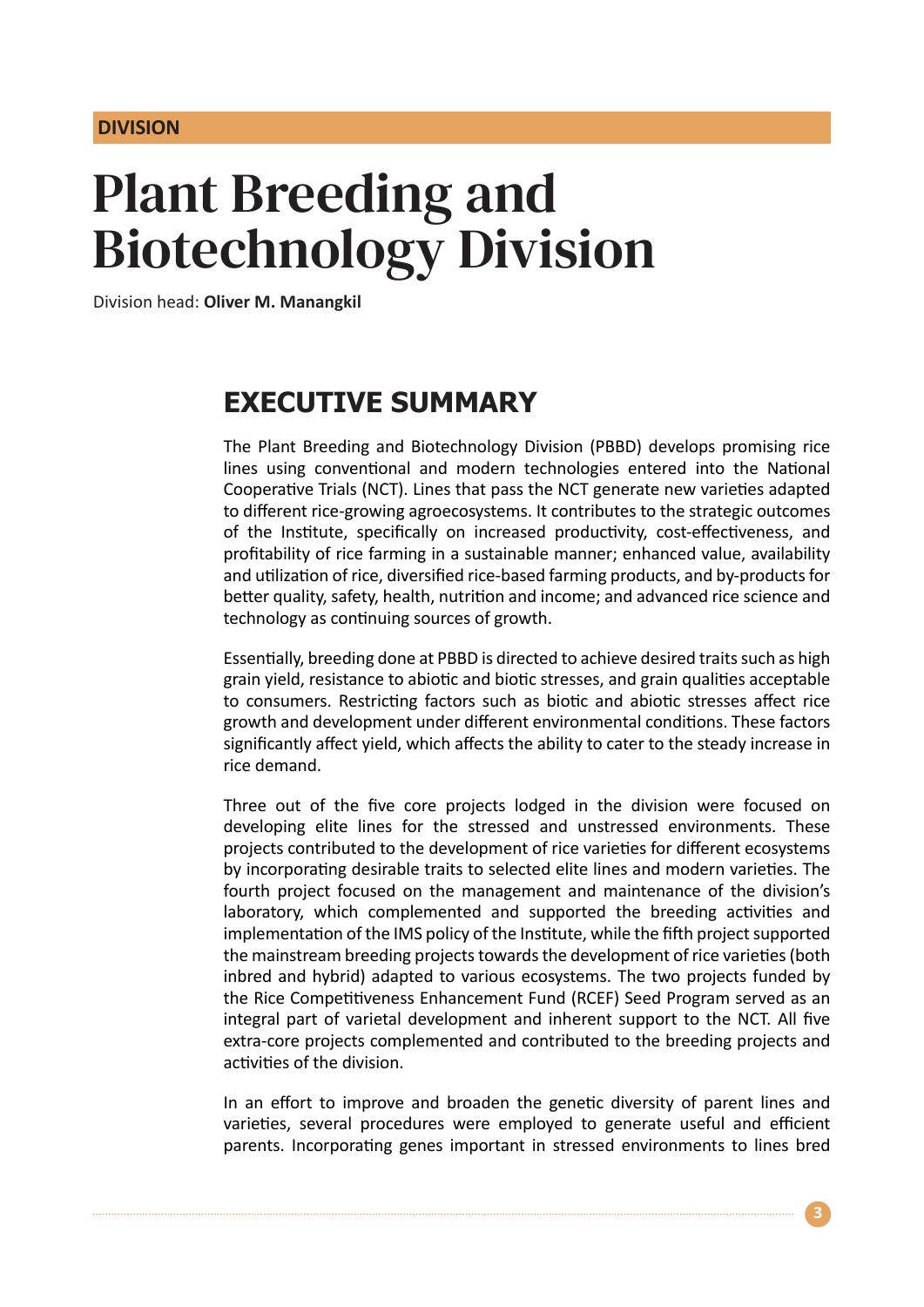#### **EXECUTIVE SUMMARY**

for favorable ecosystem including mechanisms of resistance and their genetics of traits, and varietal identification or characterization is one of the crucial steps of crop improvement. Also, it is imperative to rapidly identify and characterize plant varieties to provide valuable information for their introduction and possible improvement.

A total of 239 rice germplasm accessions were established in the crossing block every season in two staggered batches to allow a greater chance of flowering synchronization. Qualified rice accessions were ranked, and those in the top three positions were recommended to breeders working on yield enhancement. All data gathered in the characterization were provided to rice breeders to identify potential donors in rice improvement. By showcasing the potentials of available pre-breeding materials, their utilization in rice breeding will thereby increase. This can lead to the exploitation of new and diverse sources of variation needed to develop new gene pools for genetic enhancement of rice with a high frequency of valuable genes, wider adaptability, and a broad genetic base. Also, Philippine rice germplasm offers a genetically diverse source for yield-related traits. Mining of genes/quantitative trait loci (QTLs) found in the Philippine rice germplasm will enable us to utilize these traits to breed and improve rice varieties.

Mutant populations from different varieties, cultivars, and lines were generated and produced mutants with better yield and qualities than the original parents. Commercially-released modern varieties such as PSB Rc 10, and NSIC Rc 152 and Rc 150 with high-yielding ability and adaptability were mutated to improve their inferior quality traits, such as high chalky character, high amylose content, and poor milling qualities. NSIC Rc 240, a high-dense rice variety, was also induced to select for consistency in grain size and shape.

In search of a different donor for male sterility, different nucleus substitution approaches were made. From three nucleus substitution approaches, the highest pollen sterility, with 100% CS pollen and 0% spikelet fertility, was observed in interspecific and inter-subspecific crosses. However, the pollen sterility of these crosses during the WS fluctuates into partial fertile pollen (60% to 70%) with 5% to 56% spikelet fertility. Obtaining complete sterile plants from any of the three nucleus substitution approaches was difficult, especially when harmonizing two different parent lines with diverse cultivar backgrounds.

Five new varieties were released for commercialization while 30 elite inbred lines for stressed environment were undergoing testing in NCT. Three elite inbred lines were completed for unstressed environment in the NCT Phase II. Moreover, 77 NCT-ready elite breeding lines with multiple stress tolerance (sal-sub tolerant, heat-sub tolerant, drought-heat tolerant, sal-sub-drought tolerant) were identified while three special-purpose zinc-dense lines were developed.

All these lines, when released, will be reproduced in bigger areas by PhilRice thru the Business Development Divisions in all stations across the country. The majority of breeder seed requirements are multiplied by PBBD thru nucleus and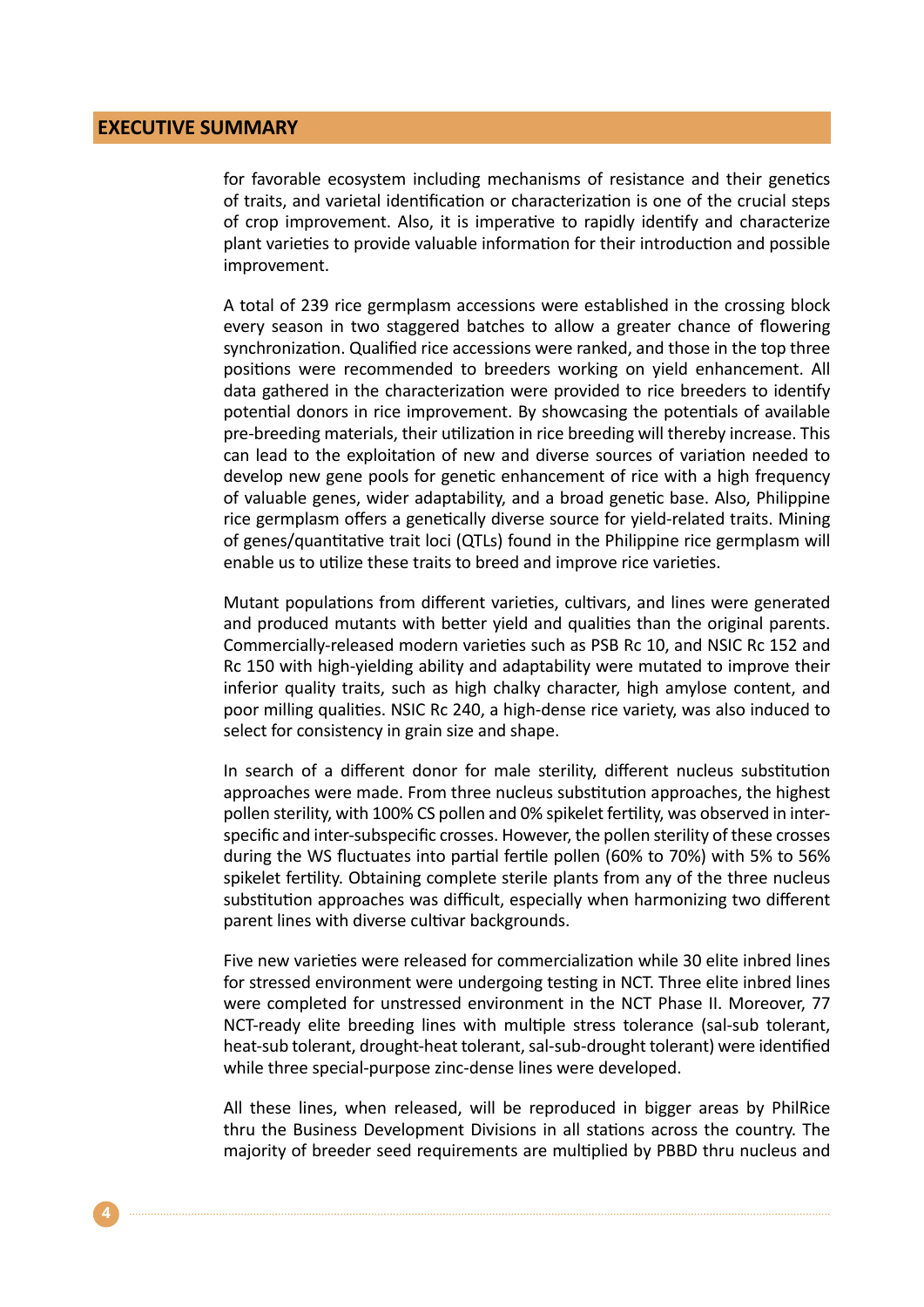#### **EXECUTIVE SUMMARY**

breeder seed production studies. Distinctness Uniformity Stability Test (DUST) characterized promising lines tested in NCT that generated passport data as bases in the purity and identification of all varieties for seed production. This year, 215 viable and pure seeds of 12 newly released inbred varieties were produced under the nucleus seed production. A total of 9,909kg of breeder seeds from 29 irrigated lowland (IL) varieties with 89% efficiency and 2,353kg of breeder seeds from 20 adverse (ADV) varieties with 73% efficiency were produced.

The use of modern breeding tools and technologies through various extra-core and external projects greatly helped attain different breeding objectives. This included the calibration and preventive maintenance of 144 and 3 laboratory equipment, respectively. Also, various research studies on hybrid rice were implemented to support the country's goal of rice security.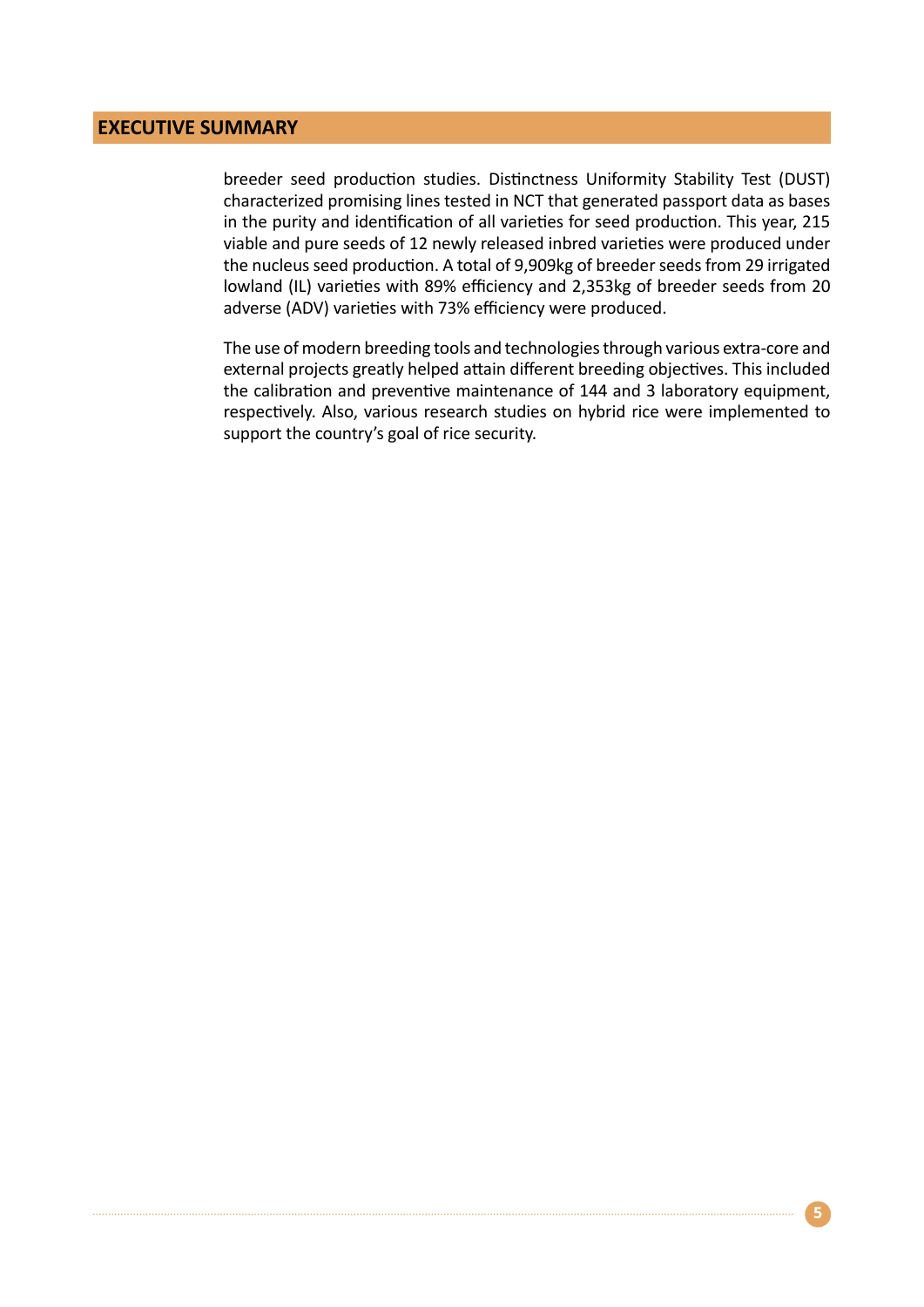# Pre-Breeding and Genetic Enhancement

**Oliver E. Manangkil**

**6**

Breeding methods still rely on conventional methods such as backcrossing and induced mutation and exploit molecular approaches with effective phenotyping techniques to characterize the resulting lines efficiently. Germplasm sources include traditional or indigenous cultivars known to harbor novel genes and modern varieties for further improvement.

Pre-breeding provides this unique opportunity to expand genetic diversity and becomes the foundation for sustainable development of new varieties, which offer options that farmers can plant or materials that breeders can manipulate to continue developing better and more adaptive rice varieties.

The studies focus on supporting the current breeding activities for the different favorable and adverse ecosystems. Its emphasis is on providing donor germplasm with essential morpho-agronomic traits, including yield, maturity, physiological traits, single or pyramided lines with genes or QTLs for resistance or tolerance to stresses, new parental of hybrids, high-quality table rice, and specialty rice with high nutritional value. Results of the 2020 dry season (DS) were affected by force majeure. Activities for characterization, evaluation, screening, and analysis of materials were conducted in the WS samples.

# Mutational Improvement of Quality Characters in Rice Contributing to Food Security in the Philippines

**Lenie R. Pautin, Thelma F. Padolina, Rustum C. Braceros, and Eleanor S. Avellanoza**

An induced mutation is one of the potential tools for generating more variability, which has produced suitable mutant varieties, especially for agronomic and quality improvement. The majority of the treatments used gamma-ray irradiation and some with an ion beam. Mutants from traditional cultivars and modern varieties were initially selected for good agronomic traits leading to improved yield. Specific screening methods were expanded to choose for unique and value-added traits.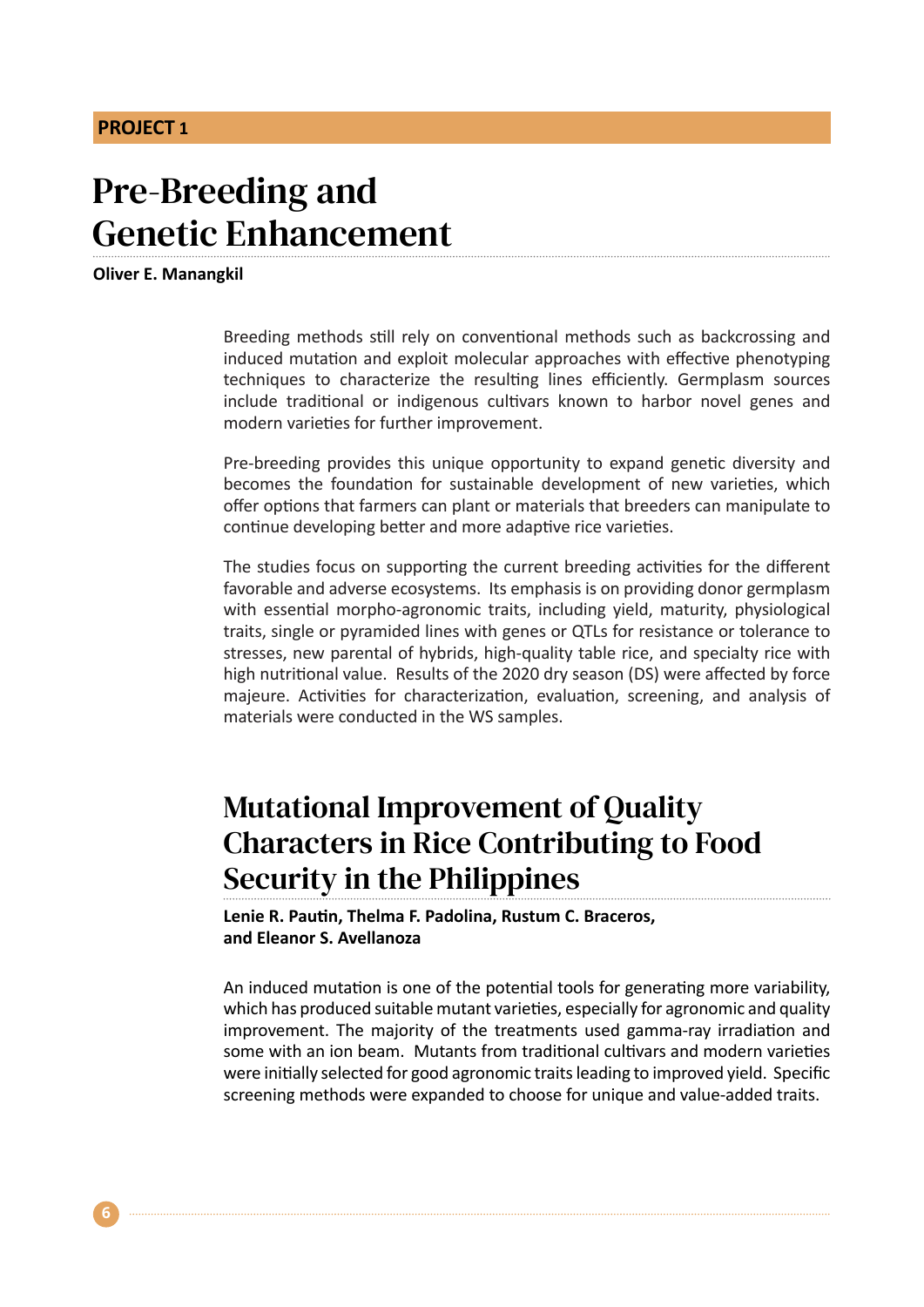Advanced mutant lines derived from traditional cultivars Dinorado, Ballatinaw, and Azucena were identified with higher yield and other agronomic traits. The final selection of the promising lines will be based on the validated nutritional properties such as high anthocyanin content, low phytic acid, and excellent eating quality. Newly acquired traditional cultivars, Galo, Milagrosa, Elon-elon, and Pinalawan, now in the M4 generation, have the potential for improvement and are sources of value-added traits. In all these important mutants, evaluation for resistance to biotic and abiotic stresses was included.

Commercially-released modern varieties such as PSB Rc 10, and NSIC Rc 134, Rc 152, and Rc 150 with high-yielding ability and adaptability were mutated to improve their inferior quality traits, such as high chalky character, high amylose content, and poor milling qualities. NSIC Rc 240, a high-dense rice variety, was also induced to select for consistency in grain size and shape. The mutants of new modern varieties: NSIC Rc 218, an excellent eating quality variety, and NSIC Rc 27, a high-yielding upland variety, were selected for resistance improvement and adaptation to irrigated ecosystem, respectively.

# Finding Durable and Novel Blast Resistance Genes Effective Against Phillippine's Magnaporthe grisea Pathogen Population

**Jonathan M. Niones, Teodora E. Mananghaya, Jennifer T. Niones, Juliet P. Rillon, and Rachelle P. Mallari**

In the Philippines, rice blast disease has been frequently reported in upland ricegrowing areas, where the condition is more favorable for disease development and rainfed lowland environments prone to drought. Moreover, rice blasts have recently been reported in lowland areas, bringing more concerns for its spreading threats to rice production. In a genetic analysis of US2/Malay2 cross combination resistance, two blast resistance quantitative trait loci (QTL) were identified in chromosomes 4 and 11 with LOD of 2.591 and 3.113. Out of 640 plants, 59 were selected on three mapping populations based on phenotype, of which 16 were advanced for Observation Nursery (ON) in 22020DS. The initial agronomic evaluation showed NILpi21-Owari [US2]/NSIC Rc 160/2\*NR160 recorded the longest panicle (33.4cm) and highest spikelet fertility (92.6%). Six breeding lines outyielded the recurrent parent; the yield ranged from 12.8 to 13.9t/ha while NSIC Rc 240 recorded 12.6t/ha. The breeding lines were forwarded to an advanced yield trial in the 2020WS, and the post-harvest data collection is in progress.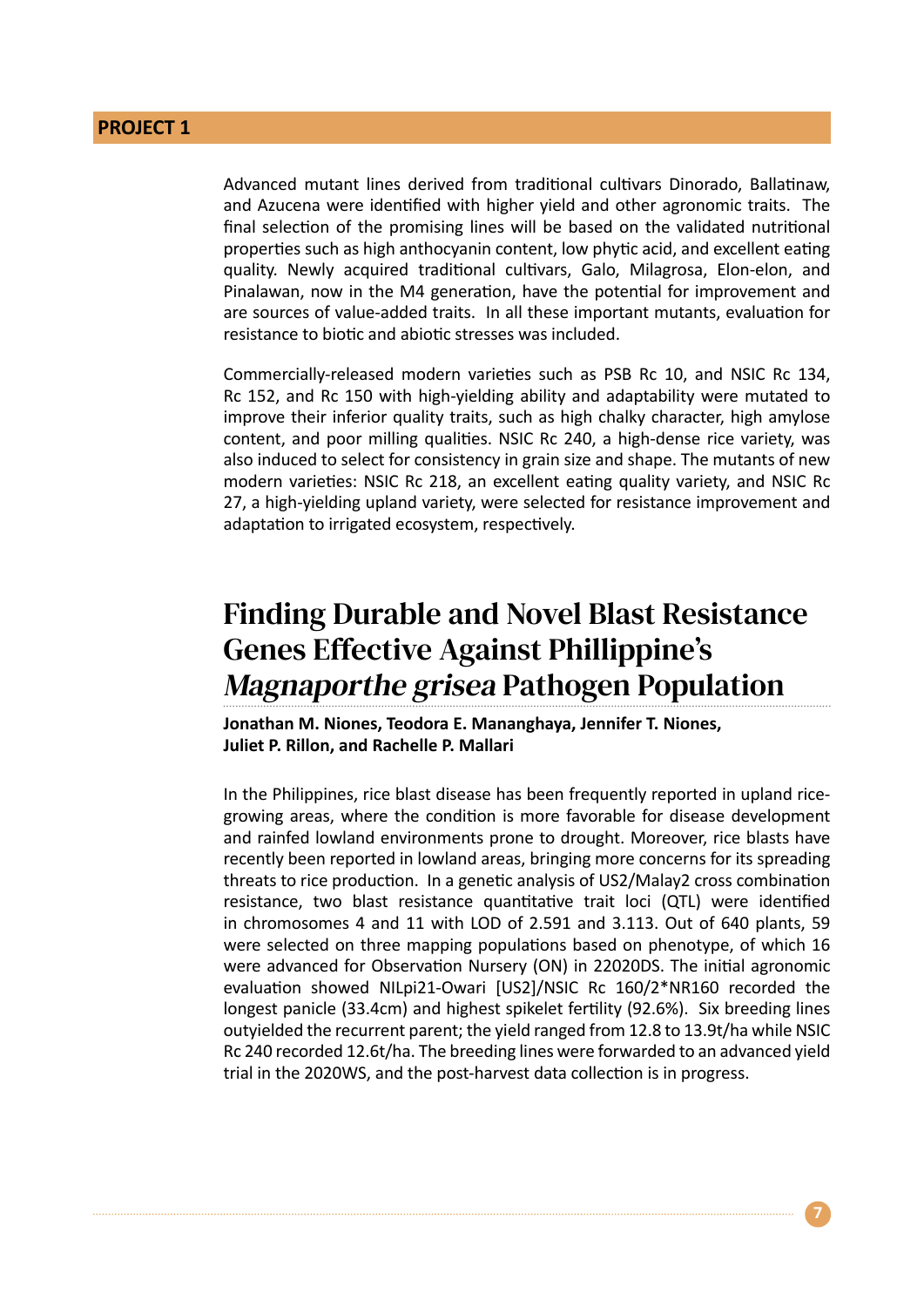### General Evaluation of Donor Germplasm

**Julieta F. Pariñas, Pinklet Athena C. Canilang, and Thelma F. Padolina**

One of the most challenging tasks in carrying out a successful breeding program is the choice of germplasm. Rice breeders need to be sure that the source germplasm has desirable genetic variability to develop a variety with a set of desirable characteristics that meet the increasing market demands and to safeguard the environment through the creation of a diverse germplasm pool. In selecting the parent materials, considerations on aspects such as grain type and shape, plant height, and resistance to biotic and abiotic stresses are of primary importance. Hence, this study was implemented to ensure the availability of select pre-breeding materials in the PhilRice crossing block for use in various breeding programs and to conduct a general evaluation of rice germplasm accessions as needed. In 2020, 239 rice accessions were established in the crossing block every season in two staggered batches to allow a greater chance of flowering synchronization. From 2015, the characterization of selected rice accessions was based on the standard basis of selection, grain length, grain shape, and days to maturity. Qualified rice accessions were ranked, and those in the top three positions were recommended to breeders working on yield enhancement. However, all data gathered in the characterization were provided to rice breeders to identify potential donors in rice improvement. By showcasing the potentials of available pre-breeding materials, their utilization in rice breeding will thereby increase. This can lead to the exploitation of new and diverse sources of variation needed to develop new gene pools for genetic enhancement of rice with a high frequency of valuable genes, wider adaptability, and a broad genetic base.

## Development of New Cytoplasmic Male Sterile Source Using Nucleus Substitution Approach

**Imeldalyn G. Pacada, Abegail G. Pascua, and Claudenick A. Blacer**

The exploration and use of Philippine rice genetic resources strengthen the foundation of the pre-breeding program. In this study, we explored the use of germplasm that could be used to develop a new cytoplasmic source to be utilized in hybrid rice breeding. From three nucleus substitution approaches, the highest pollen sterility, with 100% CS pollen, and 0% spikelet fertility, were observed in Inter-specific and Inter-subspecific crosses. However, the pollen sterility of these crosses during WS fluctuates into partial fertile pollen (60% to 70%) with 5% to 56% spikelet fertility. Obtaining complete sterile plants from three nucleus substitution approaches was difficult, especially when harmonizing two different parent lines with diverse cultivar backgrounds. Furthermore, the more genetically diverse the parent's background is, the lengthier it is to obtain sterile plants. Continuous backcrossing facilitated the process of getting sterile plants.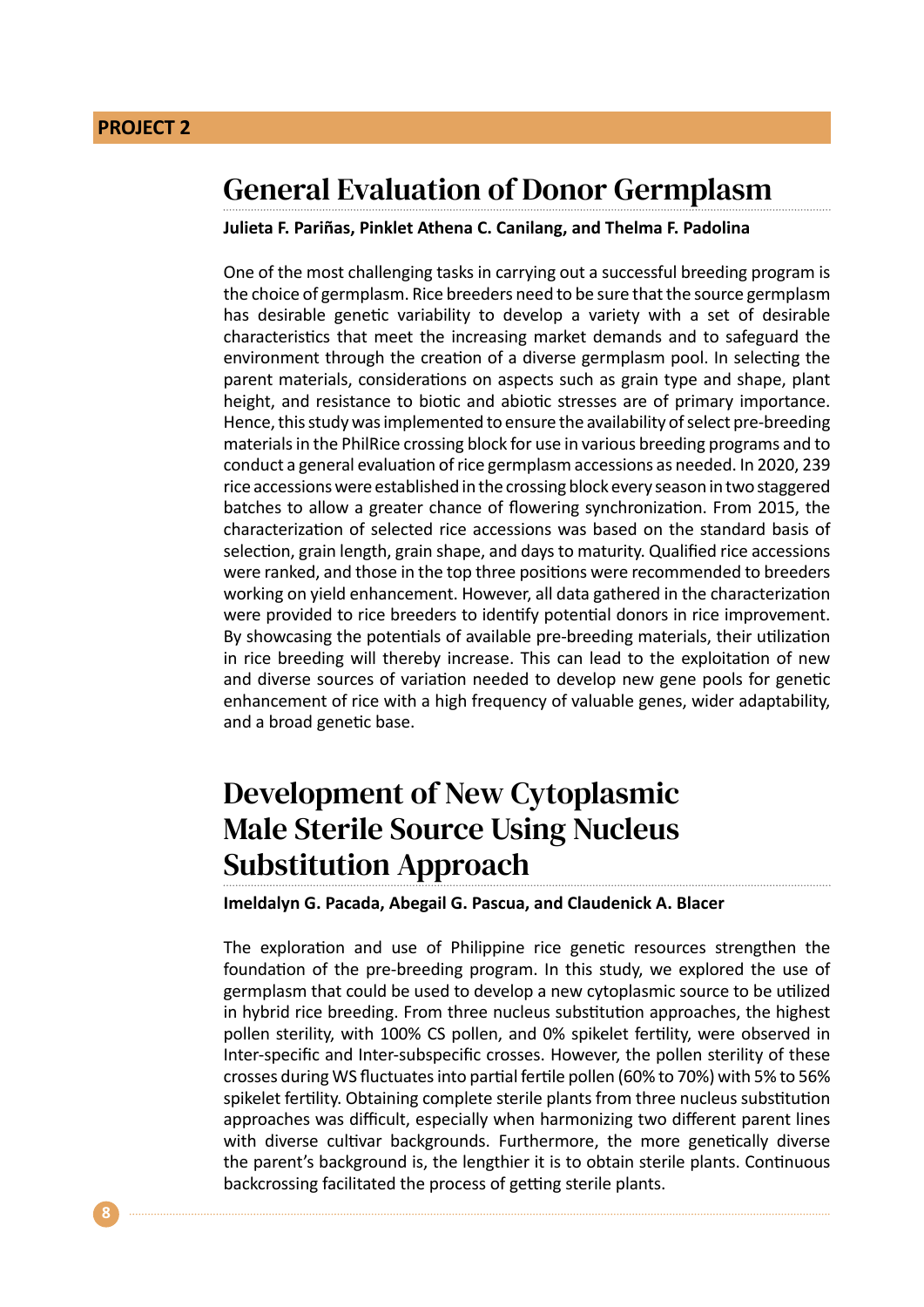# Development of Irrigated Lowland Rice Varieties

**Emily C. Arocena**

Breeding for irrigated lowland culture has become more critical as the need to obtain higher yields becomes more relevant in addressing the Philippine rice security and improving the lives of farmers. Moreover, the irrigated lowland areas are the most reliable ecology comprising 71% of the total harvest area of developing new intensive–culture rice crops. These areas are invariably market-oriented, and farmers are looking to make a better profit by investing in their farms in ways that will maximize the returns of their investments. The transplanting method prevails, but the utilization of a direct seeding system is becoming widespread, especially with the advent of mechanization. Incorporating the yield-enhancing traits for high yield potential, stabilizing yield by improving resistance to major biotic and abiotic stresses, and enhanced resilience to climate change are ways to increase the productivity and income of the farmers.

With the advent of modern and innovative technologies, variety development based on genetic enhancement and extensive phenotyping allowed the development of future rice ideotypes. The project aimed to develop appropriate inbred and specialty type rice varieties with high and stable yield, resistant to major biotic and abiotic stresses, with good grain quality and value-added traits, better resiliency to changing climate and shifting production constraints in highly intensive production systems, and implement a systematic approach for early generation screening and selection, and yield performance testing for multi-location trial.

Components of irrigated lowland variety development for direct-seeded, transplanted, and specialty types include the selection of parents, hybridization, and pedigree nurseries for trait discovery and line development and subsequent performance trials such as the ON, Preliminary Yield Trial (PYT), and General Yield Trial (GYT). These component activities were conducted to identify advanced lines with higher yield than the check varieties, comparable or better-desired specialty traits, and better agronomic performance for advancement to Multi-environment Trial (MET) and the NCT.

Varieties and breeding lines with the desired agronomic and specialty traits were selected for hybridization. There were 51 new crosses made, and 54 true F1s were identified for other line selection to be advanced to the pedigree nursery. The segregating generations in the pedigree nursery resulted in 4,306 F3-F7 breeding lines for further line evaluation and 233 uniform lines for advancement to ON. Twenty-one (21) were selected as potential anaerobic tolerant lines for use as a potential donor from the uniform lines. Furthermore, 12 promising rice lines with apparent resistance/tolerance to tungro and with resistance against 2-3 different bacterial blight (BB) pathogen races were identified at 21 dpi, and three candidate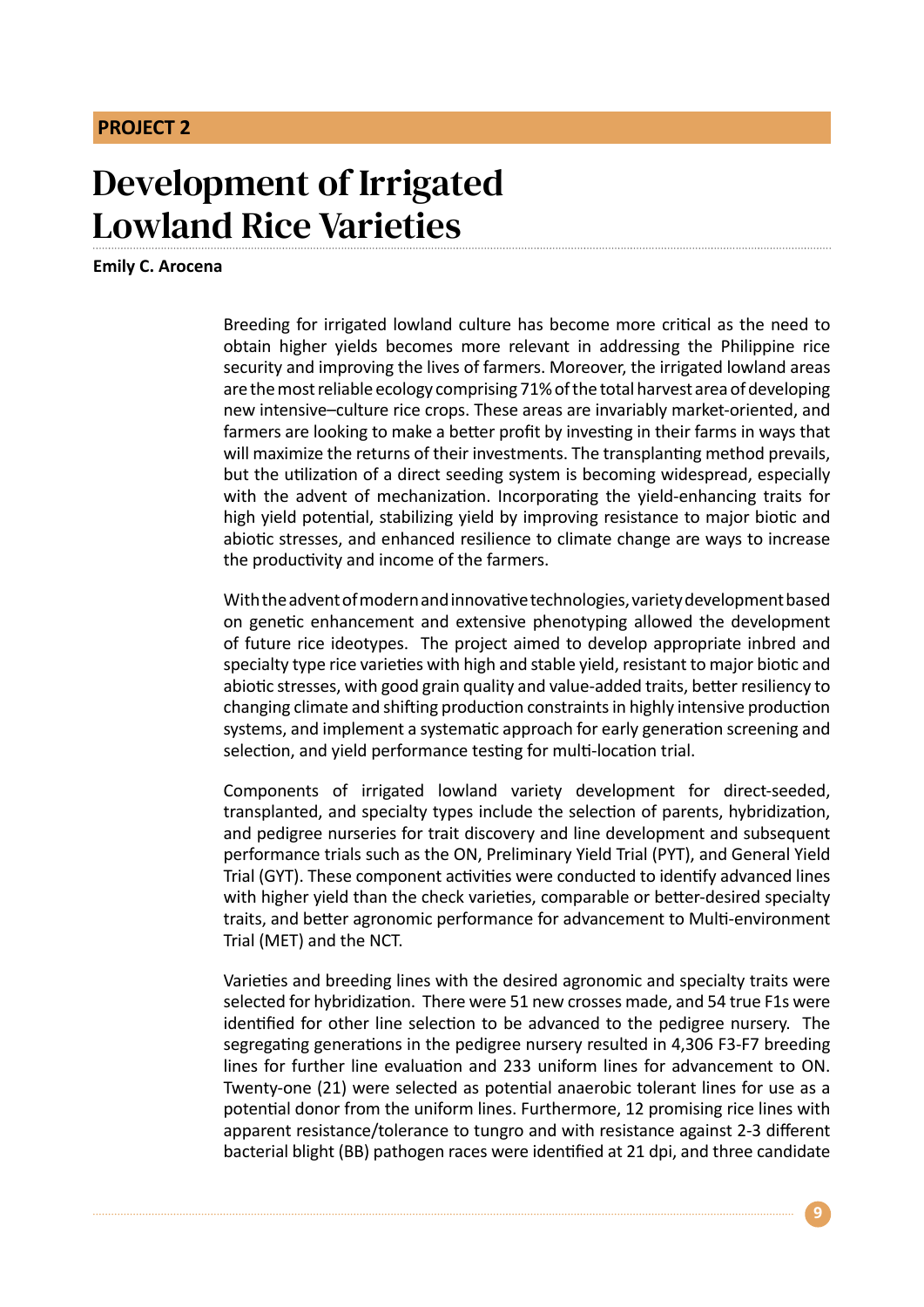uniform lines were to be shared in the PBBD crossing block as a donor for tungro and BB resistance.

For direct seeding, the most advanced lines selected were PR 47874-26-1- 2-2-2-3-B and PR 48575-20-3-2-1-2-1-B with excellent SV and AG tolerance and for advancement to ON. In contrast, six breeding lines exhibited resistance to lodging with a  $1.24 \text{kg/cm}^2$  to  $1.51 \text{kg/cm}^2$  push resistance rating.Two ON-direct-seeded (DSR) lines with fair to good AG tolerance were elevated to PYT-DSR, while three entries passed the yield standards and exhibited intermediate push resistance with no lodging incidence. In contrast, the good traits for direct seeding were elevated to GYT.

For transplanted culture, five top-yielding entries that passed the yield standards were advanced to PYT-TPR, while 13 PYT-TPR test entries with more than 10% YA over the corresponding maturity checks were elevated to GYT. From the GYT, 12 test entries with more than 5,000kg/ha yield and  $\geq$ 10% yield advantage and fair to good phenotypic acceptability were identified as potential entries awaiting DS performance to confirm their potential for advanced testing the MET. Identified promising test entries in MET will be nominated to NCT for possible varietal release.

For specialty rice, there were 74 new crosses generated, 38 true  $F_1$  crosses selected, and  $1,553 \text{ F}_3$  lines selected for the pedigree nursery (PN). The selection of breeding lines resulted in 2,398 lines for further line evaluation, and 143 uniform lines were advanced to ON. There were 18 A, 11 G, 5 P, and 20 Zn/Fe ON promising lines identified for PYT; 28 A, 16 G, and 12 Zn/ Fe lines for GYT, and 29 potential lines awaiting slots for MET evaluation.

Using marker-assisted selection (MAS) for aroma Bradbury gene markers, 813 lines were positive to the fragrant allele. These will be further evaluated in the PN for phenotyping and confirmation of the fragrant trait. There were 16 new marker systems already evaluated and established that can be used in addition to Bradbury fragrant markers for aroma detection.

### Hybridization and Pedigree Nurseries

**Emily C. Arocena, Oliver E. Manangkil, Wilhelmina V. Barroga, Sherilyn B. Estrada, and Perfecto S. Ramos Jr.**

Irrigated lowland ecosystem contributes about 71% of the total harvested rice in the Philippines. Rice breeding uses conventional and non-conventional methods to develop a new variety. Components of variety development include trait discovery, line development, and performance trials. The success of variety development depends on how rigorous the evaluation and selection are based on the breeding objectives. The study covered trait discovery and line development.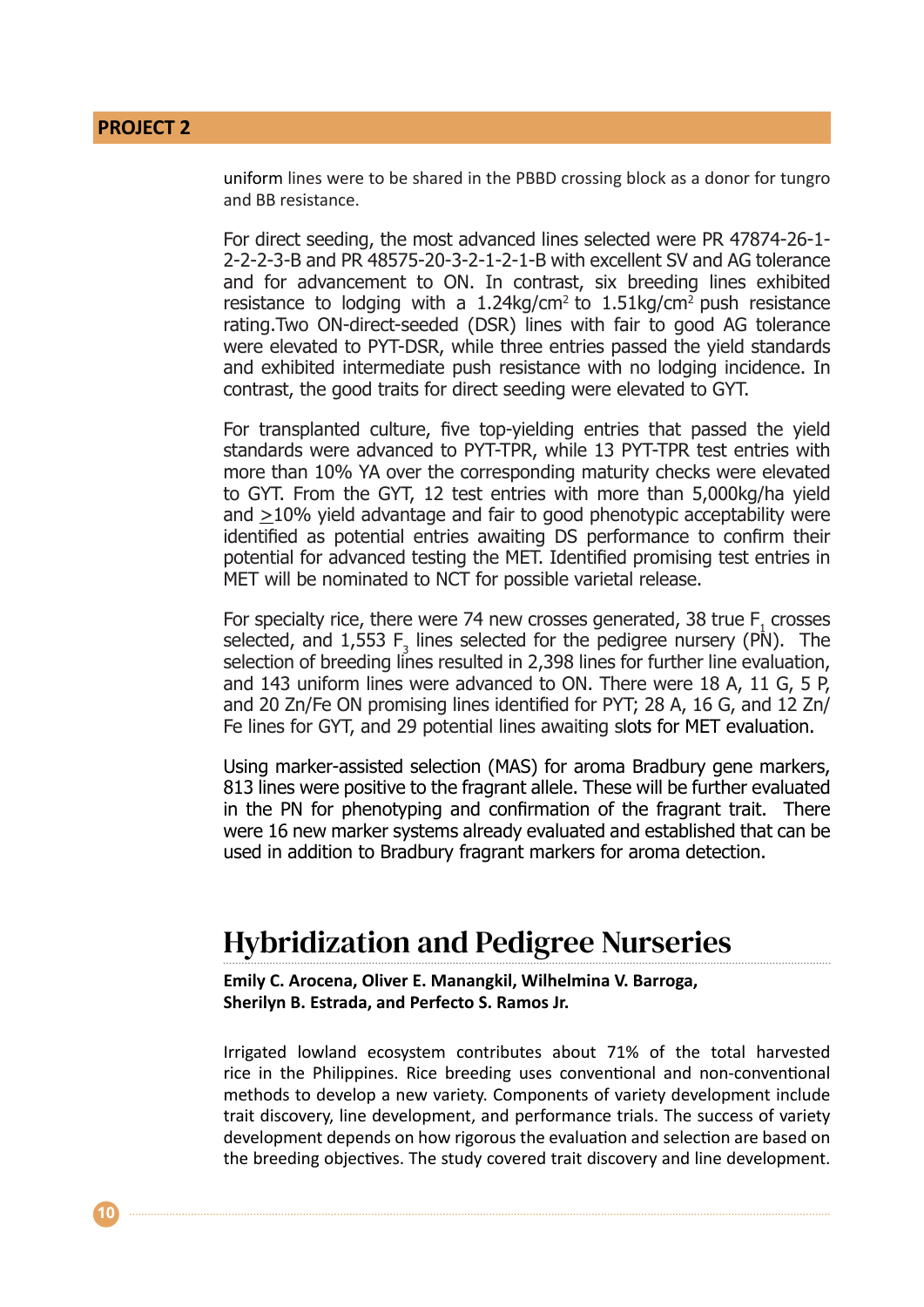New superior crosses and breeding lines for advance evaluation under irrigated lowland ecosystem were generated.

Fifty-one (51) new crosses were generated using released varieties and breeding lines with high yield and biotic and abiotic tolerance backgrounds. In the  $\mathsf{F}_\mathfrak{1}$  nursery, 54  $F_i$ s were found true hybrids and superior over their female parent for  $F_i$  nursery. Pedigree lines were established and evaluated under DSR and Transplanted (TPR) methods. Selection among and within lines was based on phenotype, maturity, uniformity, reactions to abiotic and biotic stresses, and kernel quality. In 2020DS, 3,900 entries were established in the  $F_2$  to  $F_4$  nurseries, and 2,873 plants/lines were selected with phenotype based on breeding objectives. From  $F_5$  to  $F_{10'}$  602 lines were selected for advanced evaluation and 212 uniform lines for performance trials. In 2020WS, 3,470 entries were evaluated with 687 selections from directseeded F<sub>2</sub> to F<sub>4</sub>, 144 from F<sub>5</sub> to F<sub>7</sub> nurseries for advance evaluation, and 28 uniform lines for performance trial in 2021DS. There were 28 DSR uniform lines selected as potential anaerobic tolerant lines for use as a potential donor and ON evaluation for 2021DS.

### Early Seedling Vigor, Anaerobic Tolerance and Lodging Resistance Evaluation

**Oliver E. Manangkil, Wilhelmina V. Barroga, Perfecto S. Ramos Jr, and Ayra B. Rafael**

Early seedling vigor, anaerobic tolerance, and lodging resistance are essential traits in direct seeding. During crop establishment, flooding affects germination and seedling survival when sowing coincides with the rainy period or when the field is not well-leveled. Strong wind causes lodging of rice plants which affects the color and flavor of the rice grains. The effects of flooding during crop establishment and lodging at flowering to maturity limit farmers' adoption of direct seeding, especially during the rainy season. The study identified breeding lines with high seedling vigor (SV), anaerobic tolerance (AG) under field and screen house conditions, and lodging resistance.

Under field conditions, 74  $F_2$  populations and 260 breeding lines were evaluated. There were seven populations and 15 breeding lines with excellent early seeding vigor and anaerobic tolerance, while 11 populations and 31 breeding lines with good ratings were identified. One hundred eight (108) breeding lines were evaluated under screen house condition, which resulted in five breeding lines with intermediate anaerobic germination tolerance. PR 47874-26-1-2-2-2-3-B, a promising entry, had excellent early SV and AG tolerance under field conditions and medium tolerance under screen house conditions. The line has intermediate resistance to bacterial leaf blight and resistance to blast. In addition, PR 48575- 20-3-2-1-2-1-B had excellent early SV and AG under field conditions with a yield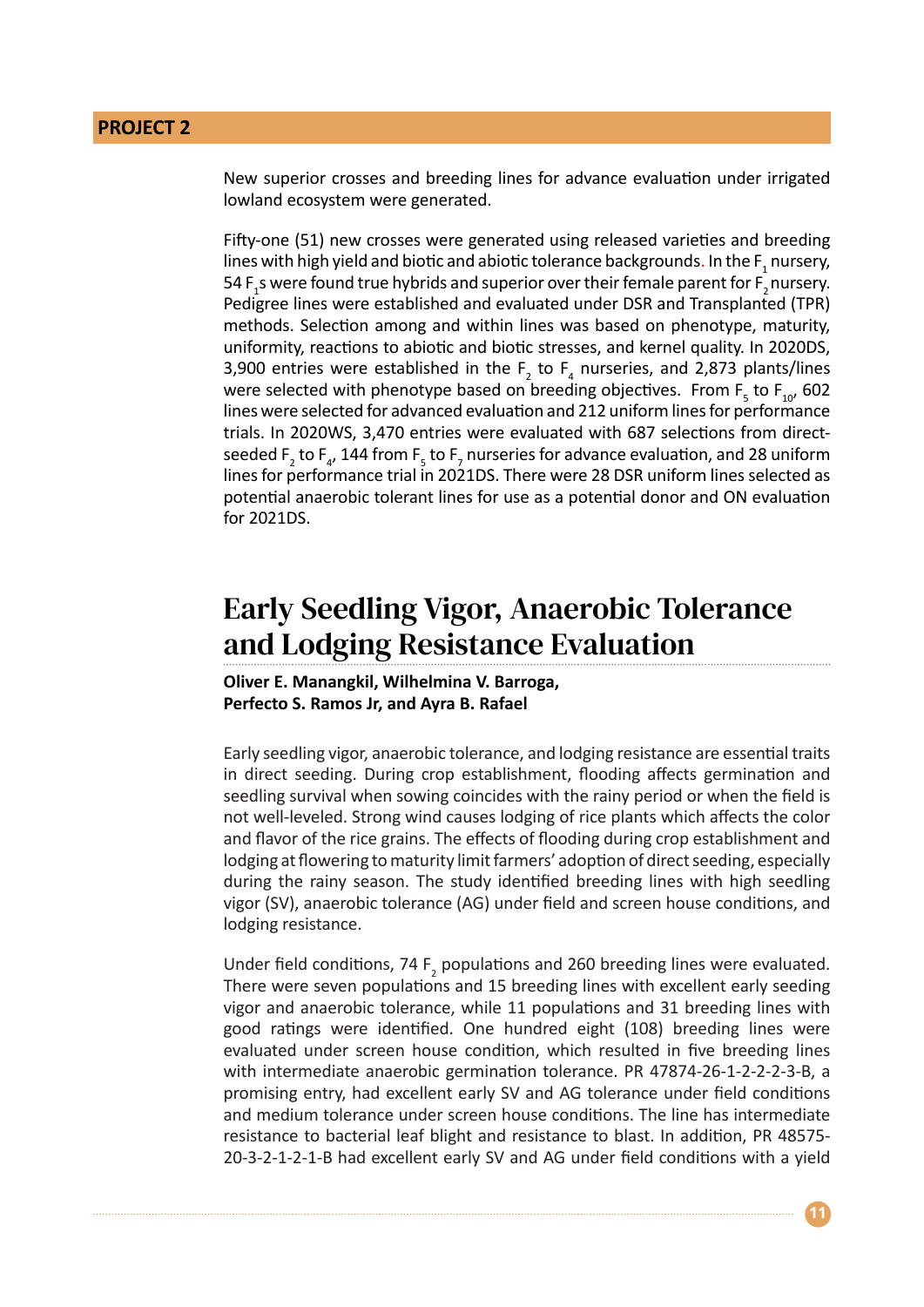of 7,291kg/ha. Lodging resistance evaluation in the DS was not done due to force majeure. Most of the entries were lodged in the WS due to heavy rains, but six breeding lines exhibited resistance to lodging with pushing resistance of 1.24kg/ $cm<sup>2</sup>$  to 1.51kg/ $cm<sup>2</sup>$ . These breeding lines are potential donor parents for hybridization and entry for performance trials.

## Marker-Assisted Selection for Pest and Disease Resistance Genes in Inbred Rice Variety Development

**Arlen A. Dela Cruz, Rustum C. Braceros, Ma. Johna C. Duque, Mary Joyce G. Yapchiongco, and Thelma F. Padolina**

This study aimed to provide an opportunity for the effective control of BB and tungro by enhancing the plant pest and disease resistance through the development of MAS-bred rice lines pyramided with various combinations of resistance genes. Individual plants were genotyped using molecular markers tightly linked to resistance genes *tsv1*, *Xa4*, *xa5*, *Xa7,* and *Xa21*, and *Glh14* resistance locus, and phenotyped for reactions to three different BB pathogen races *PXoo79, PXoo99,*  and *PXoo340*, green leafhopper (GLH), and tungro viruses under screen house condition. In separate phenotyping setups, representative plants were inoculated with BB pathogens by leaf clipping method, or with tungro viruses by forced tube virus inoculation, or tested for reactions to GLH by antibiosis test. ELISA was also performed to quantify amounts of the tungro viruses in rice plants exhibiting slight tungro symptoms such as slight height reduction or yellow or orange leaf discoloration.

In 2020DS, 1,572 individual MAS-bred rice plants were genotyped from the materials established in the field and screen house. The genotypic screening for the presence of target resistance genes and phenotyping for reactions to BB and tungro were only partially completed due to the lockdown. Despite so, the data gathered were still used to select materials for advancement in the 2020WS. The screen house evaluation of MAS-bred rice lines for reactions to BB, tungro viruses, and GLH during the 2020WS resulted in selecting 12 promising rice lines with apparent resistance/tolerance to tungro and with resistance against 2-3 different BB pathogen races at 21 dpi. The agro-morphological characteristics of representative rice lines showing uniformity in the field or screen house setups were also evaluated. Three candidate lines were identified for sharing in the PBBD crossing for use in hybridization.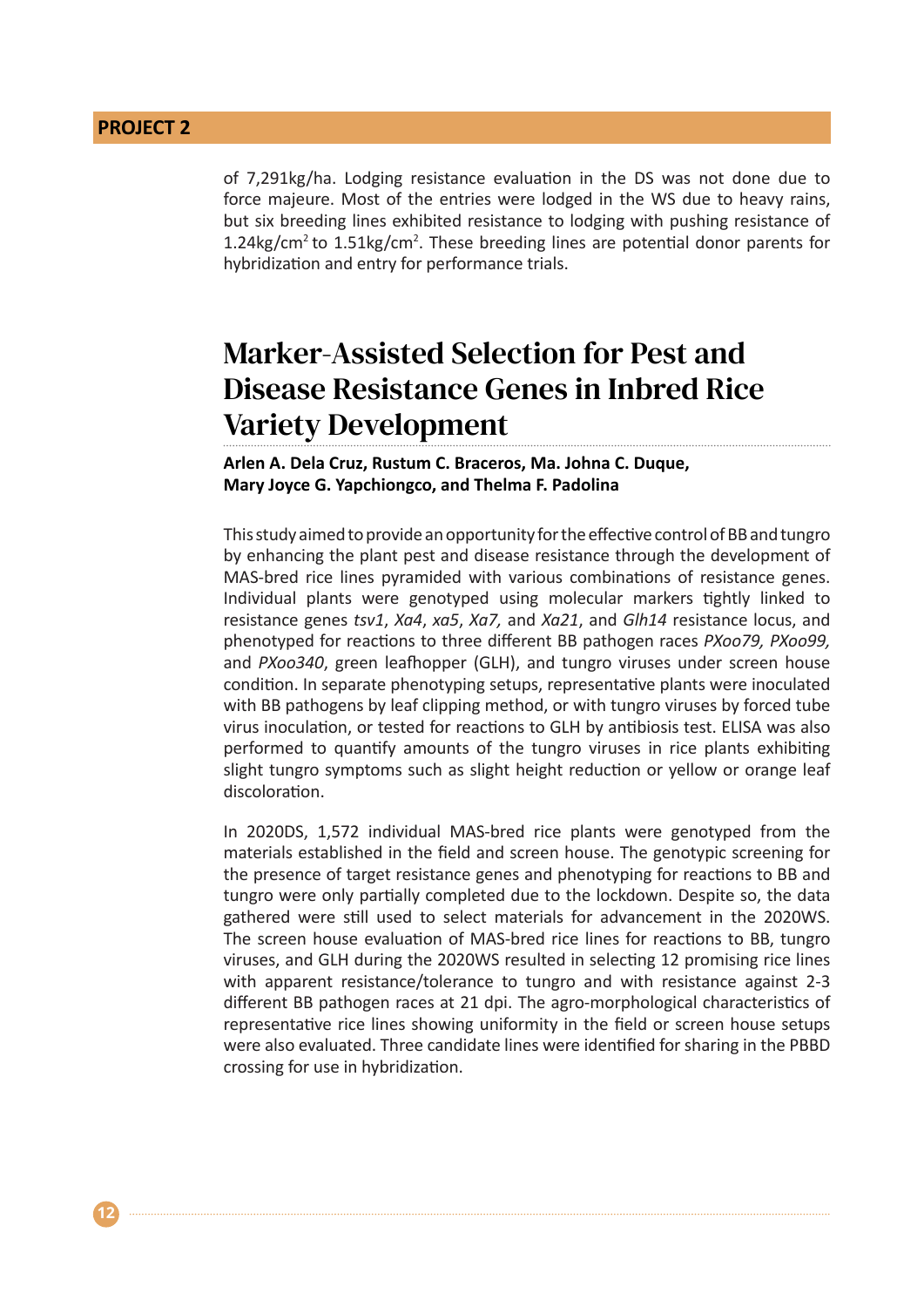## Field Performance Trial of Advanced Breeding Lines

**Emily C. Arocena, Oliver E. Manangkil, Gloria M. Osoteo, Wilhelmina V. Barroga, Henry T. Ticman, Martha V. Chico, Perfecto S. Ramos, Jr., and Sherilyn B. Estrada**

Uniform lines derived from the pedigree nursery with desirable morphoagronomic traits such as yield, maturity, plant height, productive tiller, phenotypic acceptability, and reaction to field insect pest and diseases were evaluated under both irrigated transplanted and direct-seeded conditions. Promising lines identified based on yield performance, and agronomic traits from each of the ON, PYT, and GYT were nominated to the succeeding trial evaluation and nominated to MET or possible entry in the NCT.

The DS trial was put on force majeure due to the COVID-19 pandemic lockdown. Promising advanced lines were identified from the WS trial; however, monsoon and continuous rains brought by typhoons that occurred during the season affected the yield performance of the test entries. Despite these conditions, promising lines were identified for advancement in each of the succeeding nurseries. From ON-DSR, PR 48575-20-3-2-1-2-1-B and PR47887-10-1-1-2-2-3-1-B with more than 7,000kg/ha yield and fair to good AG tolerance suitable for direct seeding were elevated to PYT-DSR. From the ON-TPR, five top-yielding entries that passed the 5,000kg/ha yield and 10% yield advantage over the checks were also identified for advancement to PYT-TPR. From the PYT-DSR, selected three entries passed the yield standards and exhibited intermediate push resistance with no lodging incidence, good traits for direct seeding. These entries, together with the 13 topyielding entries from the PYT-TPR, were elevated to GYT. From the GYT, test entries with more than 5,000kg/ha yield and with fair to good phenotypic acceptability were selected. These will be further evaluated for DS performance to confirm their potential for advance testing in the MET.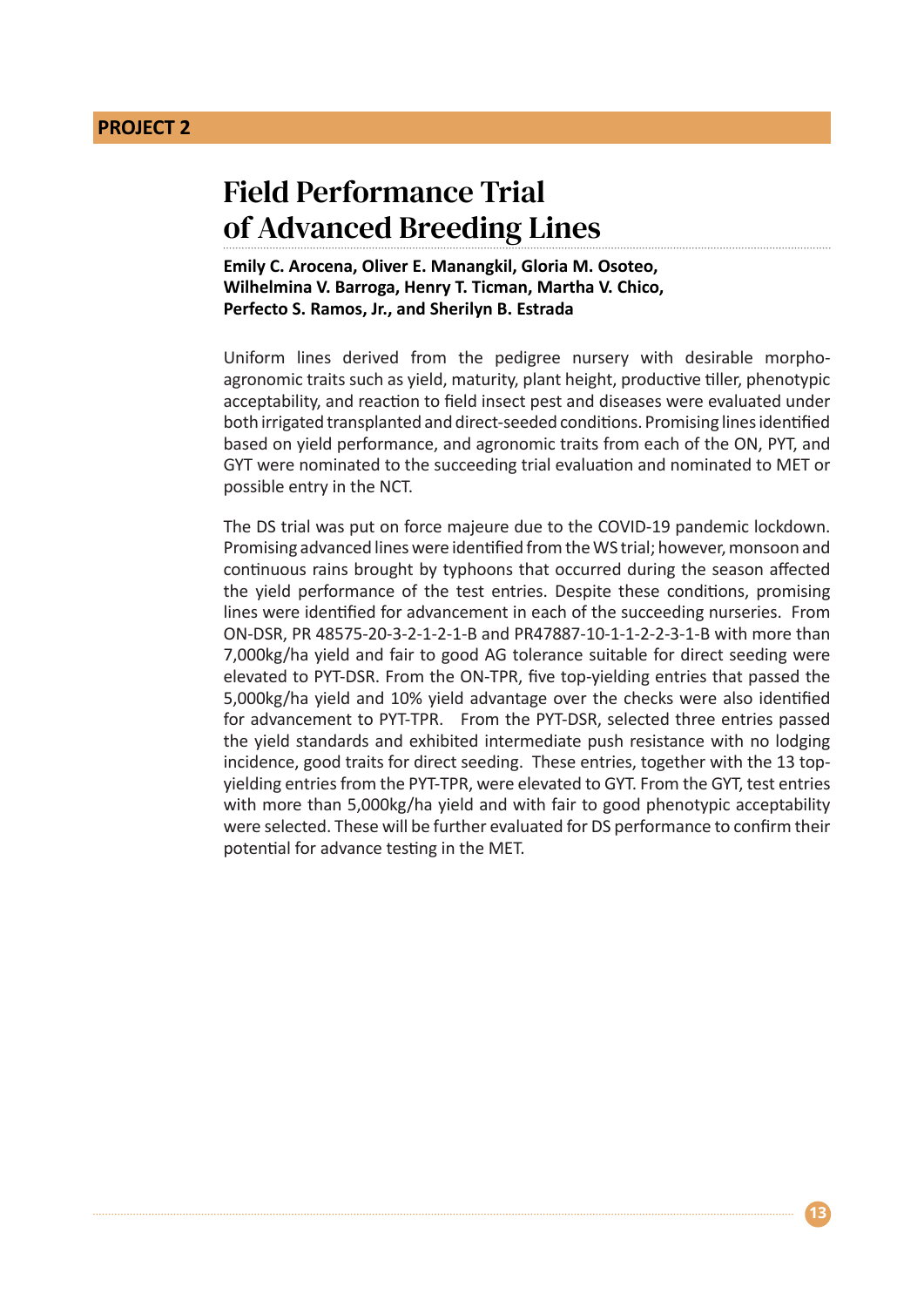# Evaluation and Utilization of Fragrance Markers for High-Yielding Aromatic Breeding Materials

**Teodora E. Mananghaya, Rachelle P. Mallari, Henry T. Ticman, Martha V. Chico, and Dionicko R. Arceo**

The demand for aromatic rice has increased significantly in recent years. However, the yield performance of traditional aromatic rice varieties is exceptionally low. The fragrant trait is recessive, and the breeding of aromatic rice needs extensive labor and involves large numbers. Thus, molecular markers associated with the fragrance trait will assist rice breeders in developing a high-yielding variety with good grain quality through a simple and inexpensive method. This study aimed to evaluate a marker system to be used in MAS for fragrance traits in rice and thus in an aromatic breeding program. The breeding materials were established in the field, and leaf samples from individually tagged plants were collected prior to a fragrance gene analysis. Of the 2,420 aromatic breeding materials genotyped in 2020 DS and WS using multiplex PCR fragrance gene markers (Bradbury), 813 (34%) were positive to the fragrant trait/allele, while 1,439 were detected negative to the trait. This result closely corresponded to the reported recessive inheritance of fragrance trait in rice. Breeding materials that showed fragrant trait/allele to Bradbury were screened using the INS 3 marker; however, all of the breeding materials tested were negative to the fragrant trait. Sixteen markers were already evaluated and established using Philippine rice germplasm background and can be used in marker-assisted breeding of aromatic rice varieties. DNA genotyping using other fragrance gene markers is in progress.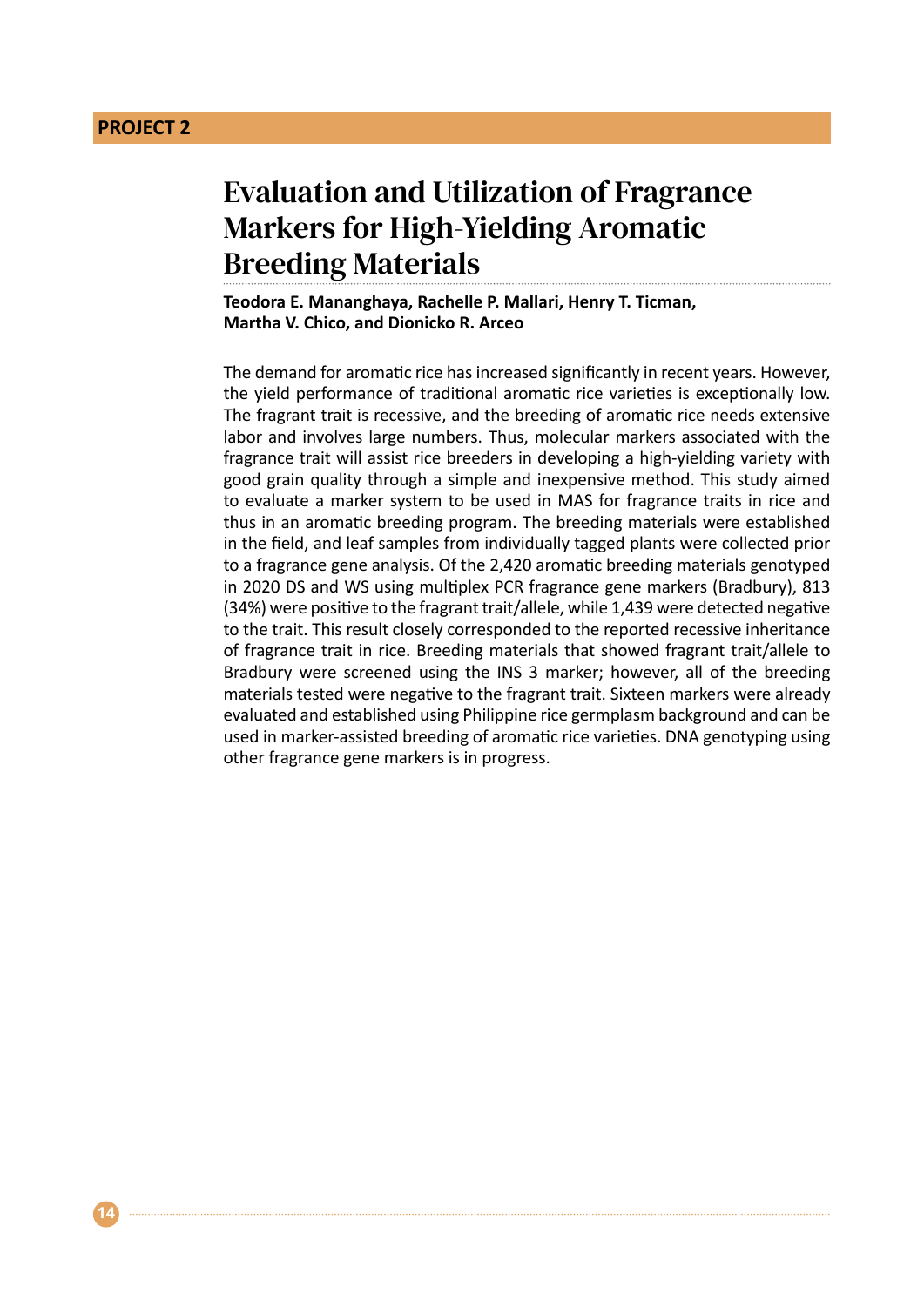# Development of Rice Varieties Adapted to Stress Environments

**Norvie L. Manigbas**

Field performance of elite breeding lines under irrigated (i.e., control), managed drought, and simulated rainfed conditions resulted in the identification of 70 bestperforming lines with yields of approximately 6t/ha; and 1t/ha under irrigated and managed drought, respectively; and 4t/ha and 3t/ha during WS under irrigated and rainfed, respectively. These lines were ready for MET for abiotic stress locations. Submergence tolerance breeding identified 11 promising lines for another season of evaluation. Drought tolerance screening at seedling to early vegetative stage identified a total of 102 (44%) tolerant lines that can withstand water deficit for 24 days from drought imposition until plant re-watering. The identified tolerant lines had up to 138% plant recovery advantage compared with tolerant check (PSB Rc 14) with 43%. For  $F_{2,3}$  segregating population coming from 13 potential crosses, 4,634 (46%) were resistant to drought. Under mass screen for reproductive drought, 280 (30%) test entries yielded higher than the lowest yielding check, IR64, while 105 (11%) test entries had yields higher than the mean yield of the top-performing check, PSB Rc 68. Overall, 247 test entries (27%) showed at least 5% yield advantage of the population yield mean; these breeding lines were seed increased in 2020WS for 2021 ON under drought and irrigated conditions. Evaluation of salinity tolerance at seedling stage across breeding lines identified 190 (65%) putatively salt-tolerant distributed as 5 (2%) highly tolerant, 68 (23%) tolerant, and 117 (40%) moderately tolerant. However, 4,288 (37%) plants from 11  $F_{2,2}$  segregating populations also showed tolerance to salt stress. Out of 378 breeding materials evaluated under complete submergence setup, only 49 (13%) lines expressed tolerability under submergence stress having 75-100% plant survival and tolerant check (FR13A) with 94% plant recovery. Also, 11  $F_{2,3}$  segregating population identified 3,947 (36%) tolerant plants, which confer result through genotyping. For multi-trait searching, a parallel approach was implemented, which identified 25 (39%) Philippine Traditional Rice Varieties (TRVs), two (7%) anther culture (AC)-derived lines from Mestiso 55, and 6 (14%) heat-tolerant materials with dual tolerance to drought and salinity stress. Also, two (3%) TRVs showed triple abiotic tolerance to drought salinity and submergence. These breeding materials will be further evaluated to ensure performance stability and, once validated, can be a potential gene source for multi-traits. In the multi-location test for rainfed environment, two lines, PR49035-B-5-4-3-2-3 with 5.46t/ha and PR49036-B-1-4-2-1-3 with 5.4t/ ha, exceeded the 5t/ha threshold in the favorable rainfed lowland environment at PhilRice CES. They were significantly different from entries with a yield of less than 4.0t/ha that included all six check varieties. The grain yield performance of the 28 lines and varietal checks in the Sta. Maria's site showed that PSB Rc 14 (1.6t/ha) produced the highest yield but was comparable with almost all lines with grain yields ranging from 0.3 to 1.5t/ha. The lowest yielding lines PR44485-25-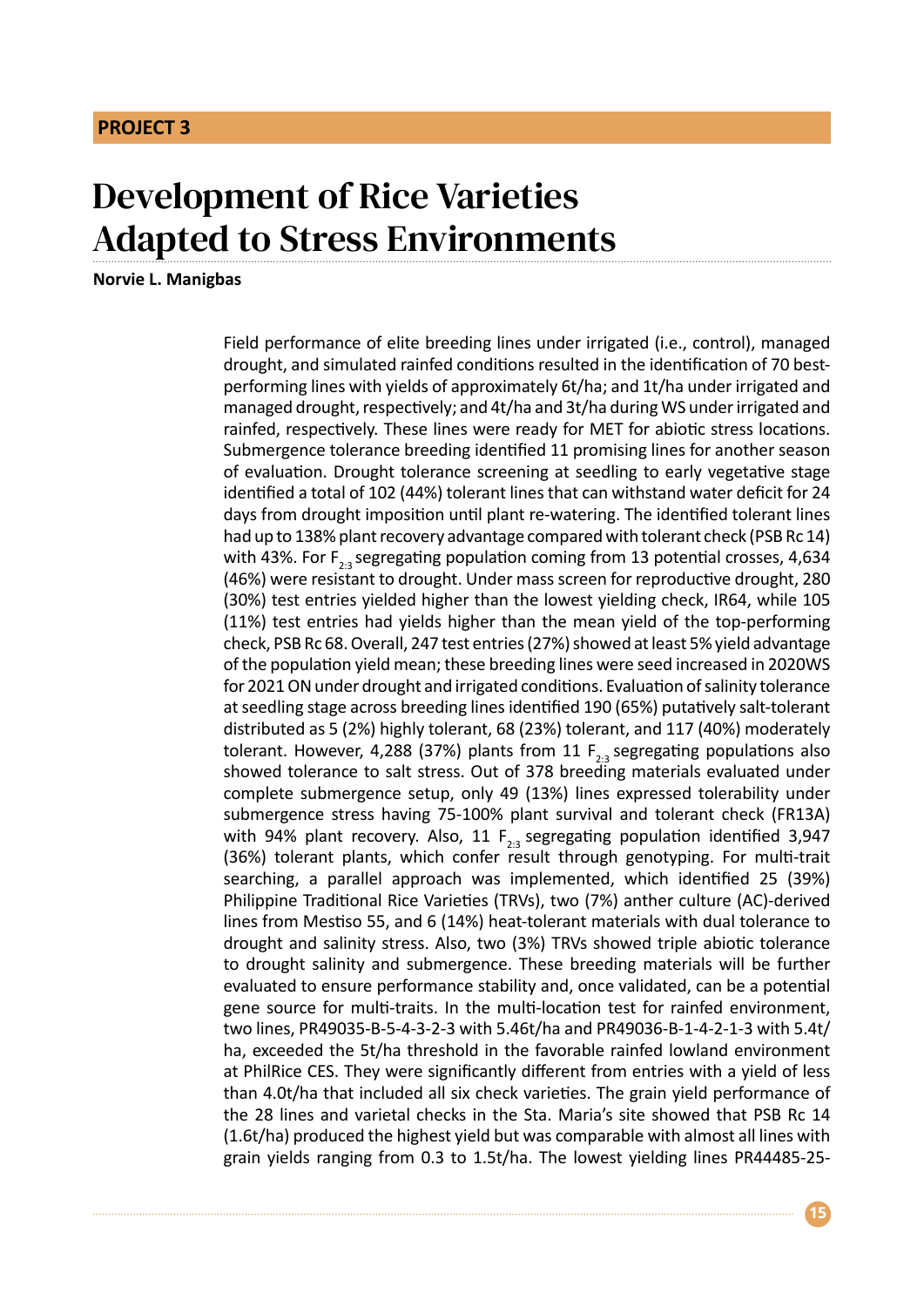B-B-7-B (0.2t/ha) and PR49036-B-1-4-2-1-3 (0.2t/ha) were significantly different. The yield performance and multiple comparison analysis of 28 lines and checks in Camarines Sur showed that 24 entries were not significantly different (2.2-3.4t/ ha) while three lines and one check (N22) at 1.5t/ha to 1.9t/ha were significantly different to highest yielding lines: NSIC Rc 222 (3.6t/ha) and PR49010-B-14-3-3-3-3 (3.2t/ha). In the 2019WS-NO, there were no significant differences noted in grain yield. PR49036-B-1-4-2-1-3, the highest yielding entry (5.6t/ha), was significantly different from 11 entries that obtained a grain yield of 1.9t/ha to 4.2t/ha. Search for combined traits for submergence and salinity tolerance was done by screening 64 TRVs that resulted in identifying 2 and 48 TRVs with 3% and 75% tolerance, respectively. Meanwhile, two and seven TRVs were observed to have 3% and 11% combined tolerance to salinity and drought. A total of 384 pure lines were selected and will advance for uniformity evaluation in 2021DS. Under high-temperature conditions, 121 elite breeding lines were screened where 18 were identified tolerant, 86 intermediate, and 26 susceptible. Fifty-five (55) of these lines had a yield potential of 4.3t/ha to 8.8t/ha. Currently, 10 elite lines were being evaluated in the NCT. The project incorporated the role of men and women researchers and field workers involved in the implementation of the project by actively and equally taking part in the field preparation, seed preparation, data gathering, harvesting, seed processing, and seed storage. Women and men were allowed to be excused from their activities whenever their respective children need attention and care during the pandemic.

### Development of Rice Varieties Adapted to Stress Environments

**Norvie L. Manigbas, Nenita V. Desamero, Jonathan M. Niones, Christopher C. Cabusora, Luvina B. Madrid, Via Ann C. Marcelo, Raña Mae A. Sumabat, RJ D. Buluran, and Kimberly Rose P. Balmeo**

Scanning of TRVs and doubled haploid lines (DHLs) for abiotic tolerance identified 58 (90%) TRVs and 23 (79%) DHLs with tolerance to single and combined abiotic stresses. The conventional breeding approach produced segregating populations and fixed lines with tolerance to abiotic stresses ready for selection and further evaluation and improvement. Field performance of elite breeding lines under irrigated, managed drought, and simulated rainfed conditions identified 70 best performing lines with yields of approximately 6t/ha and 1t/ha under irrigated and managed drought, respectively, and 4t/ha and 3t/ha during WS under irrigated and rainfed, respectively. These lines were ready for MET for abiotic stress locations. Submergence tolerance breeding identified 11 promising lines for another season of evaluation before nomination to the National Cooperative Test for further testing.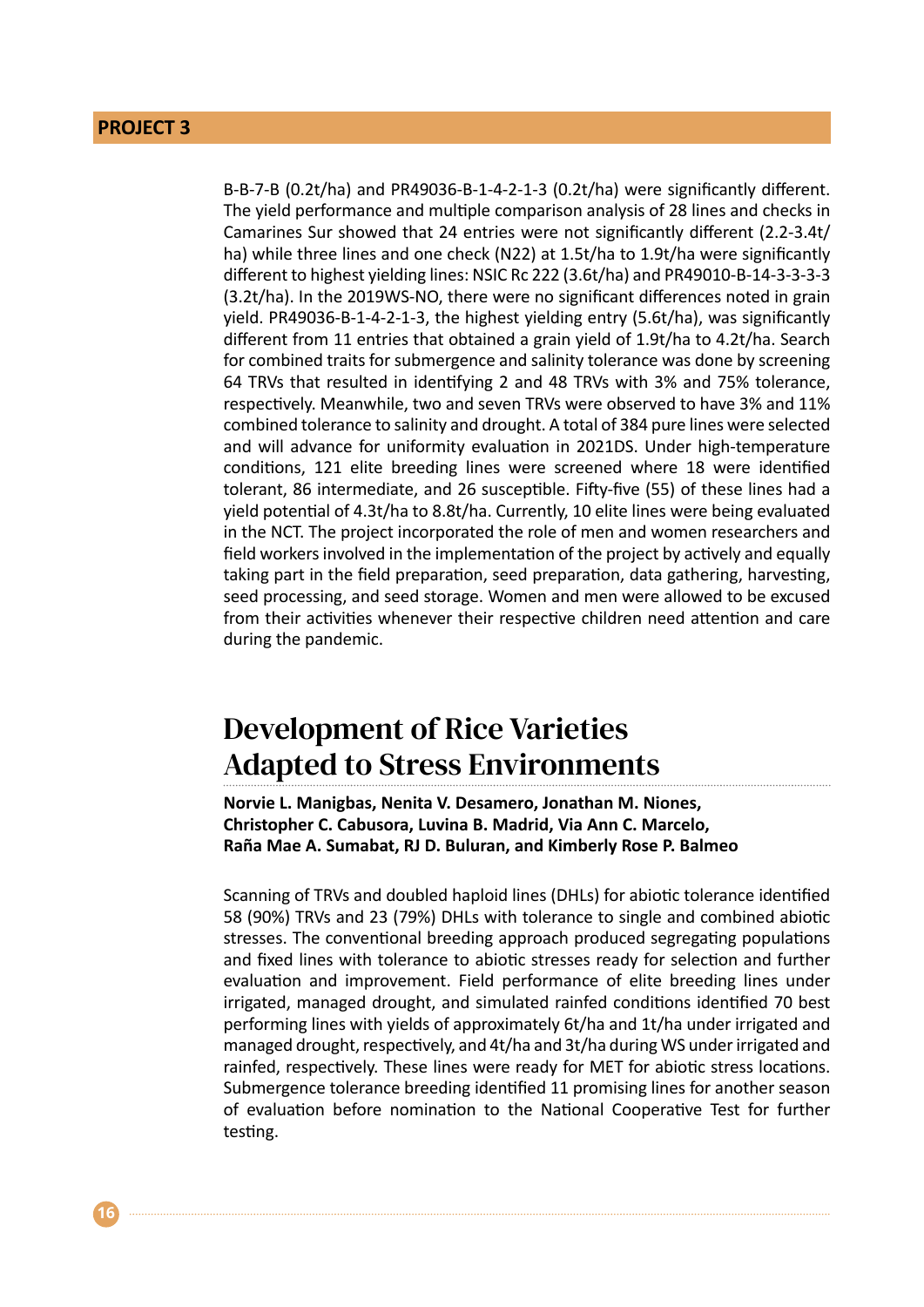# Mass Screen for Abiotic Stress (Reproductive Drought)

**Jonathan M. Niones, Via Ann C. Marcelo, and Nenita V. Desamero**

Water stress, such as soil moisture fluctuations, has a strong negative influence on yield and overall rice plant responses. Breeding for drought-tolerant cultivars needs to target a relatively high yield. Still, the efficiency of screening methods depends on yield and its combination with secondary traits correlated with yield. This study aimed to evaluate and select drought-tolerant lines under reproductive stage screening. A total of 1,109 entries, including 926 test entries and five replicated checks (IR64, PSB Rc 14, PSB Rc 68, NSIC Rc 192, and NSIC Rc 222) were evaluated through two cycles of drought that coincided with heading to maturity. Correlation analysis identified leaf rolling score, leaf canopy temperature, phenotypic acceptability, and maturity as negatively significant to yield ( $r = -0.38 - 0.54$ ). Due to extreme drought stress (10% SMC), only 30% (285) of the test entries produced yield, wherein 247 (27%) obtained a 5% yield advantage over the population mean (6.72g/plant), which will be advance to observational nurseries under drought and irrigated conditions in 2021.

### Mass Screen for Abiotic Stress

**Norvie L. Manigbas, Nenita V. Desamero, Christopher C. Cabusora, RJ D. Buluran, Luvina V. Madrid, and Raña Mae Sumabat**

Abiotic stress-tolerant varieties are a sustainable strategy to cope and adapt in the climate change-vulnerable rice production areas. To address this, PhilRice implemented a rice breeding program geared towards developing varieties with tolerance to various abiotic stresses such as drought, salinity, submergence, or complete transient flooding. The program employs different breeding approaches such as in vitro culture, in vitro and seed mutation with gamma irradiation, markeraided selection, and the classical hybridization and selection method.

Effective and cost-efficient mass screens for abiotic stresses are vital for successfully implementing the breeding program for abiotic stress tolerance. In 2020, drought tolerance screen at seedling to early vegetative stage identified 44% or 102 out of 231 tolerant lines that could withstand gradual soil water deficit of 20% to 39% soil moisture content for 24 days from drought imposition until plant rewatering. The identified tolerant lines had a 2% to 138% plant recovery advantage over the tolerant check PSB Rc 14 that recorded a 43% plant recovery. With  $F_{2,3}$ segregating populations from 13 crosses, 46% or 4,634 of 10,104 plants screened were identified as putatively tolerant to drought. The salinity tolerance screen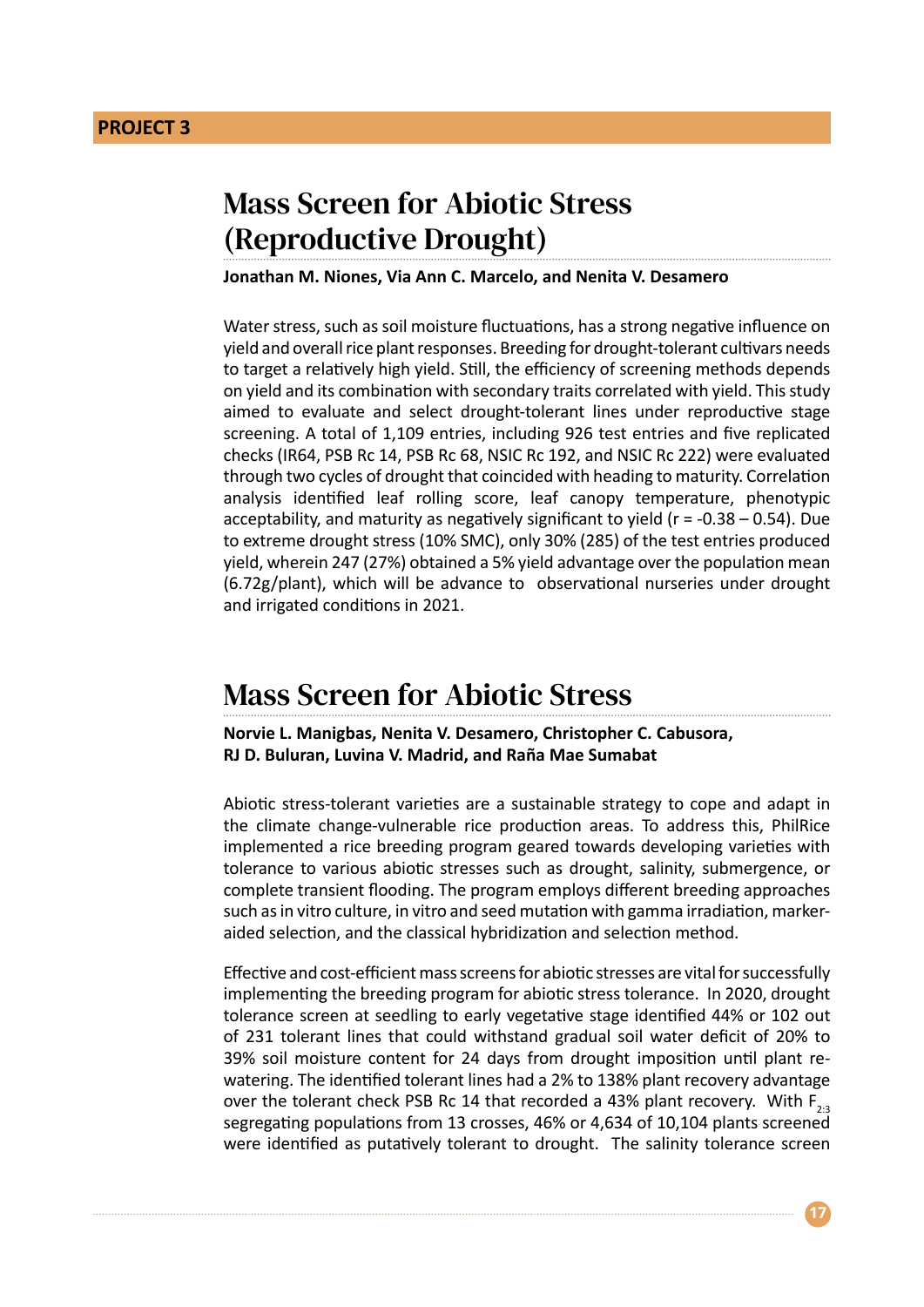of 292 breeding lines at the seedling stage yielded 192 (66%) putatively tolerant lines with five (2%) highly tolerant, 68 (23%) tolerant, and 119 (41%) moderately tolerant. Of the 11,599 plants from 11  $F_{2,3}$  segregating populations, 4,288 (37%) plants exhibited tolerance to salinity stress. The complete submergence tolerance screening of 378 breeding lines identified 49 (13%) putatively tolerant lines, displaying 75% to 100% plant survival compared with the 94% survival of the tolerance check FR13A. The submergence screen of 10,937 plants from the 11  $F_{2,3}$  segregating populations extracted 3,947 (36%) putatively tolerant plants, which were candidates for genotyping to validate the presence of the *sub1* gene. The identified tolerant lines/plants were maintained in the screen house for seed recovery.

To extract breeding lines with multi-stress tolerance, parallel screenings were conducted. The results identified the traits in 25 (39%) Philippine traditional rice varieties, two (7%) anther culture-derived lines from Mestiso 55, and six (14%) heat-tolerant lines exhibiting dual tolerance to drought and salinity stress. In addition, two (3%) TRVs showed triple stress tolerance, i.e., to drought, salinity, and submergence. These breeding materials are subject to further evaluation for field performance and stability of tolerance to abiotic stresses, which eventually may serve as a potential gene source for multi-abiotic stress tolerance.

## Multi-Stress Tests of Breeding Lines in Rainfed Lowland

**Jonathan M. Niones, Via Ann C. Marcelo, Nenita V. Desamero, Victoria C. Lapitan, Marie Antoinette R. Orbase, Cherryl U. Seville, AJ T. Ruales, Anielyn Y. Alibuyog, and Melvin S. Andres**

Rainfed lowland rice areas exhibit multiple stresses such as flooding, drought, and salinity within the same season. Although progress has been made in developing lines tolerant to single stress, varieties adapted to multiple stresses are yet to be established. This study aimed to evaluate and identify lines with adaptation to a minimum of two stresses. Twenty-two (22) lines and six check varieties were tested in three trial sites in Camarines Sur (CS), Ilocos Sur (IS), and Negros Occidental (NO) during the 2019WS and 2020WS, while the Nueva Ecija (NE) test site was used as the control for rainfed lowland. Four distinct mega-environments were identified, wherein the most favorable three test sites (20 WS-NE, 20 WS-NO, and 19 WS-CS) comprised the mildly stressed mega-environment while the  $2<sup>nd</sup>$  mega environment was composed of 19 WS-NE. Both 19 WS-IS and 19-NO represented unfavorable environments exhibiting both drought and salinity during the trial. The yields of varieties across these environments were analyzed using GxE analysis and identified **PR49036-B-1-4-2-1-3** (2.58t/ha) as the highest yielding variety that was most adapted to the  $1<sup>st</sup>$  mega-environment; however, it possessed the most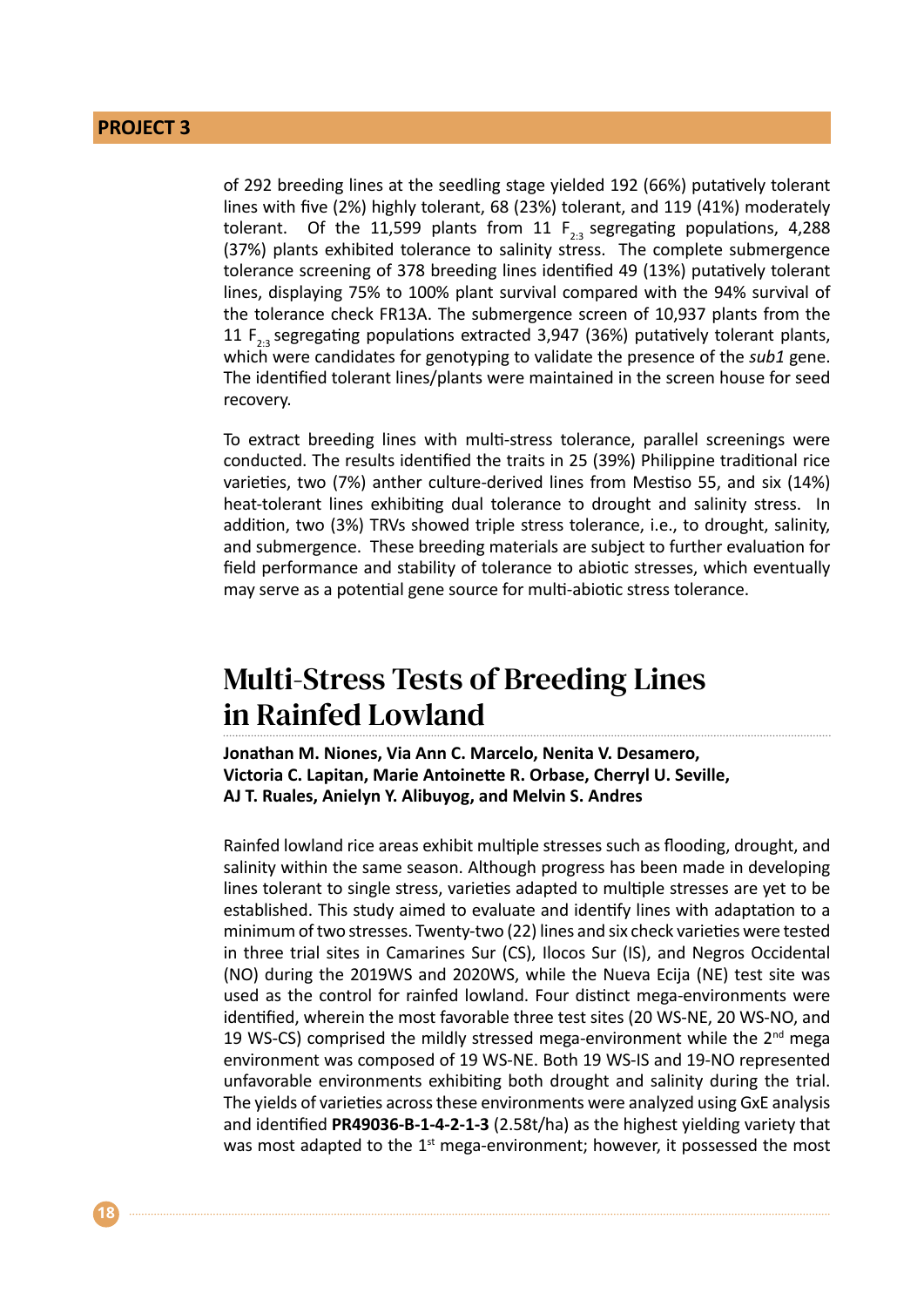unstable yield across sites, based on AMMI Stability Value. **PR49035-B-5-4-3-2-3** (2.41t/ha) was adapted to 19 WS-NE; PR49029-B-9-4-3-1-2 with adaptation to 19 WS-IS; and PR40330-4-2-B-4-3-1 was suited to 19 WS-NO. Moreover, PSB Rc 14 (2.21t/ha) and **PR49012-B-4-2-1-3-1** (2.16t/ha) were identified as high-yielding and stable based on stability indexes.

# Combining Submergence, Stagnant and Salinity Tolerance into High Yielding Rice Varieties

**Nenita V. Desamero, Christopher C. Cabusora, Raña Mae A. Sumabat, RJ D. Buluran, and Kimberly Rose P. Balmeo**

The screening of traditional rice varieties for submergence and saline tolerance as novel sources of genes resulted in identifying putative tolerant lines with either single or combined tolerance. Pure lines derived from the screening will be subjected to further characterization and evaluation before its use as donor parents. Segregating populations generated from crossing submergence and saline tolerant lines with high-yielding varieties/cultivars were also screened for submergence at the vegetative stage, resulting in putative tolerant plants for further selection and evaluation. Tolerant plants were positive to the Sub1 gene by molecular analysis using SC3 and ART5 markers. Fixed recombinant inbred lines were evaluated for yield under non-stress and submerged conditions, from which promising lines were selected for another season of evaluation before nomination to NCT for submergence or multiple stress.

### Breeding for Heat-Tolerant Rice

**Norvie L. Manigbas, Luvina B. Madrid, and Ferdinand B. Enriquez**

Climate change has brought additional pressure to crops, especially rice. Air temperature will continuously rise, including the occurrence of drought and typhoon. An increase in temperature will make rice more vulnerable, especially at 35°C during flowering. High temperature leads to failed fertilization resulting in increased spikelet sterility and eventually 10% to 15% yield decline. Breeding for heat-tolerant lines in the Philippines was conducted to develop rice genotypes that can tolerate and adapt to high temperatures. The generated breeding lines were screened, evaluated, and selected in Cagayan and Nueva Ecija, where temperatures reached at least 35°C. Breeding lines were planted in a staggered manner so that their flowering coincided with the hottest period of the year, between April and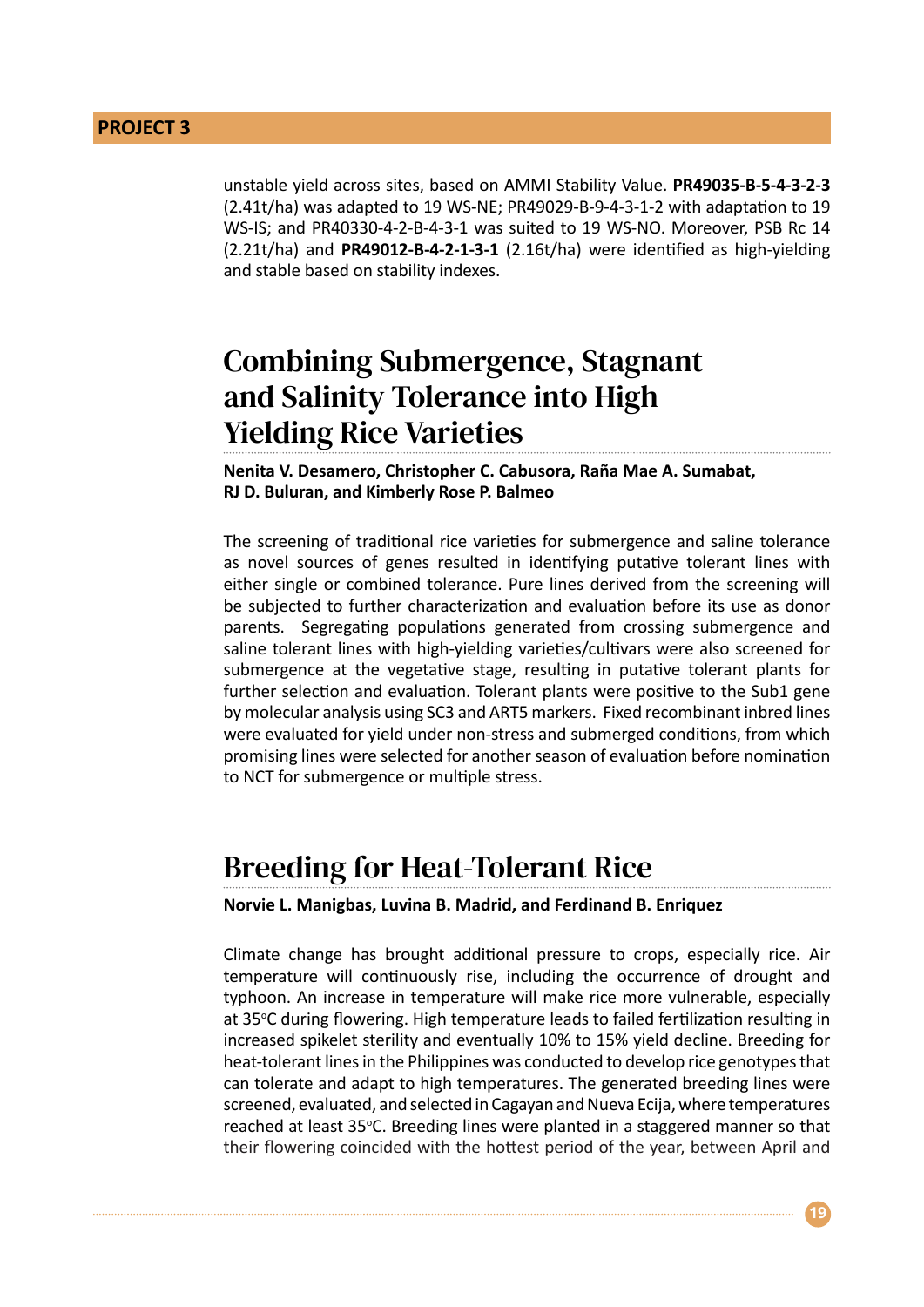May. Micro-meteorological Instrument for Near Canopy Environment in Rice (MINCER) and Automatic Weather Station were used to monitor temperature, relative humidity, and other meteorological data. High-temperature tolerance at flowering was evaluated based on spikelet fertility. Thousands of breeding lines were screened under high temperature conditions in Nueva Ecija and Cagayan, but due to the COVID-19 pandemic, only advance and stable lines were evaluated. In the DS, 121 elite breeding lines were screened where 18 were identified tolerant, 86 intermediate, and 26 susceptible. Fifty-five (55) of these lines had a yield potential of 4.3t/ha to 8.8t/ha. Currently, 10 elite lines were being evaluated in NCT.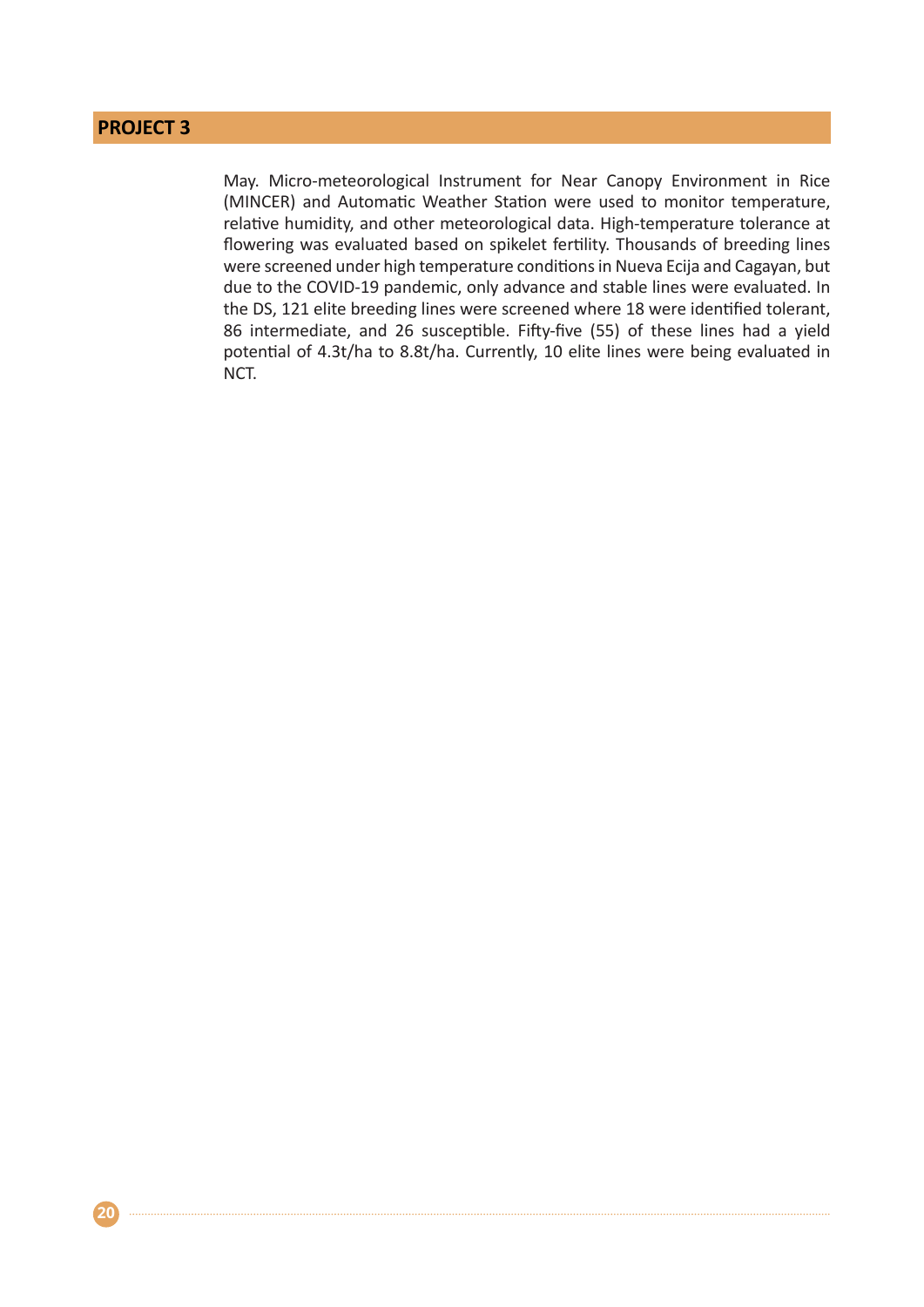# PBBD Research and Analytical Laboratory Systems and Maintenance

**Frodie P. Waing**

Modern breeding tools and technologies are necessary to sustainably enhance the genetic potential of rice for yield and the ability to tolerate biotic and abiotic stresses while improving grain quality. Key laboratories served varied support functions in breeding operations to fast-track and increase breeding and line development precision. To continuously improve and maintain the current laboratory facilities, which require high-throughput equipment and accurate measurement, routine preventive maintenance, repair/services, and calibration are needed. Thus, this project aimed to (1) provide assistance in the improvement of the laboratory facilities for better quality research outputs, (2) establish equipment and chemical inventory database and other IMS-related laboratory management system, and (3) ensure the proper acquisition of chemicals and equipment and disposal of chemical wastes and unserviceable equipment.

Based on the updated general maintenance and calibration plan, a set of laboratory equipment was successfully calibrated and maintained following the set of standards. Moreover, all unserviceable equipment were evaluated. Monitoring and validation for the functionality of weighing balance, freezers, and ovens were regularly implemented. In compliance with housekeeping, routine cleanup and disposal of chemicals were properly implemented. The project facilitated the systematic laboratory management and implementation of the IMS policy of the Institute. This also complemented and provided support to the breeding activities, ensuring quality data outputs. However, due to the imposition of community quarantine resulting from the pandemic, critical processes, especially on calibration and PMS, were greatly affected. Catch-up plans were necessary to provide the need to continuously capacitate the laboratory systems for accurate, precise, and quality data analyses.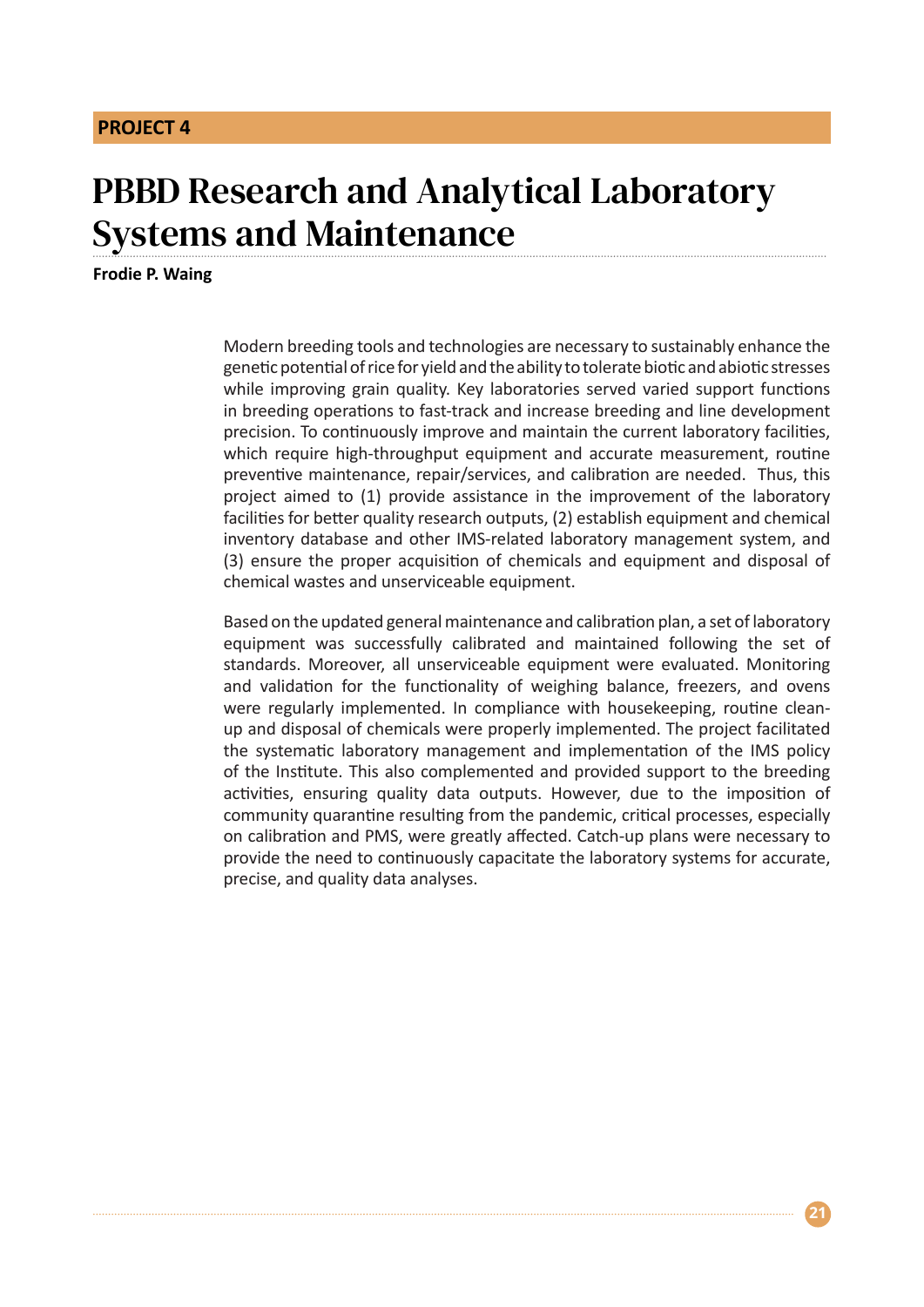# Basic Seed Production

**Wilhelmina V. Barroga**

Basic seed production is an integral part of varietal development, and it is inherent support to the NCT. It is the primary source of quality seeds for performance trials and breeder seeds of the National Seed Industry Council (NSIC) accredited rice varieties. It facilitates the rapid release and continuous availability of the original phenotype. Nucleus seed is the highest form of seeds from breeders and allows breeding institutions to reproduce breeder and foundation seeds. Registered seeds are produced from foundation seeds by seed growers for distribution to farmers as certified seeds. Currently, nucleus and breeder seeds of released varieties developed and bred by PhilRice, University of the Philippines Los Baños, and International Rice Research Institute (IRRI) were grown by the Plant Breeding and Biotechnology Division. Under the nucleus seed production (NSP), 68 varieties were established in 2020DS and 35 varieties with 14,000 panicles were submitted for 2020WS breeder seed production (BSP), while 30 varieties with 12,000 panicles were provided for 2021DS BSP. In 2020DS, 29 varieties composed of 18 irrigated lowland (IL) and 11 adverse (ADV) in BSP produced 6,045kg seeds for IL and 1,647kg for ADV varieties with efficiency passing rates of 89% and 73%, respectively. There were 32 varieties produced for BSP composed of 21 IL and 11 ADV varieties, which had 3,867kg and 706kg, respectively. Laboratory analysis of varieties for BS applied in National Seed Quality Control Services (NSQCS) is ongoing. Seeds produced cater to the seed requirements of RCEF. The seed component is vital in RCEF to attain its objective in increasing farmers' yield and income.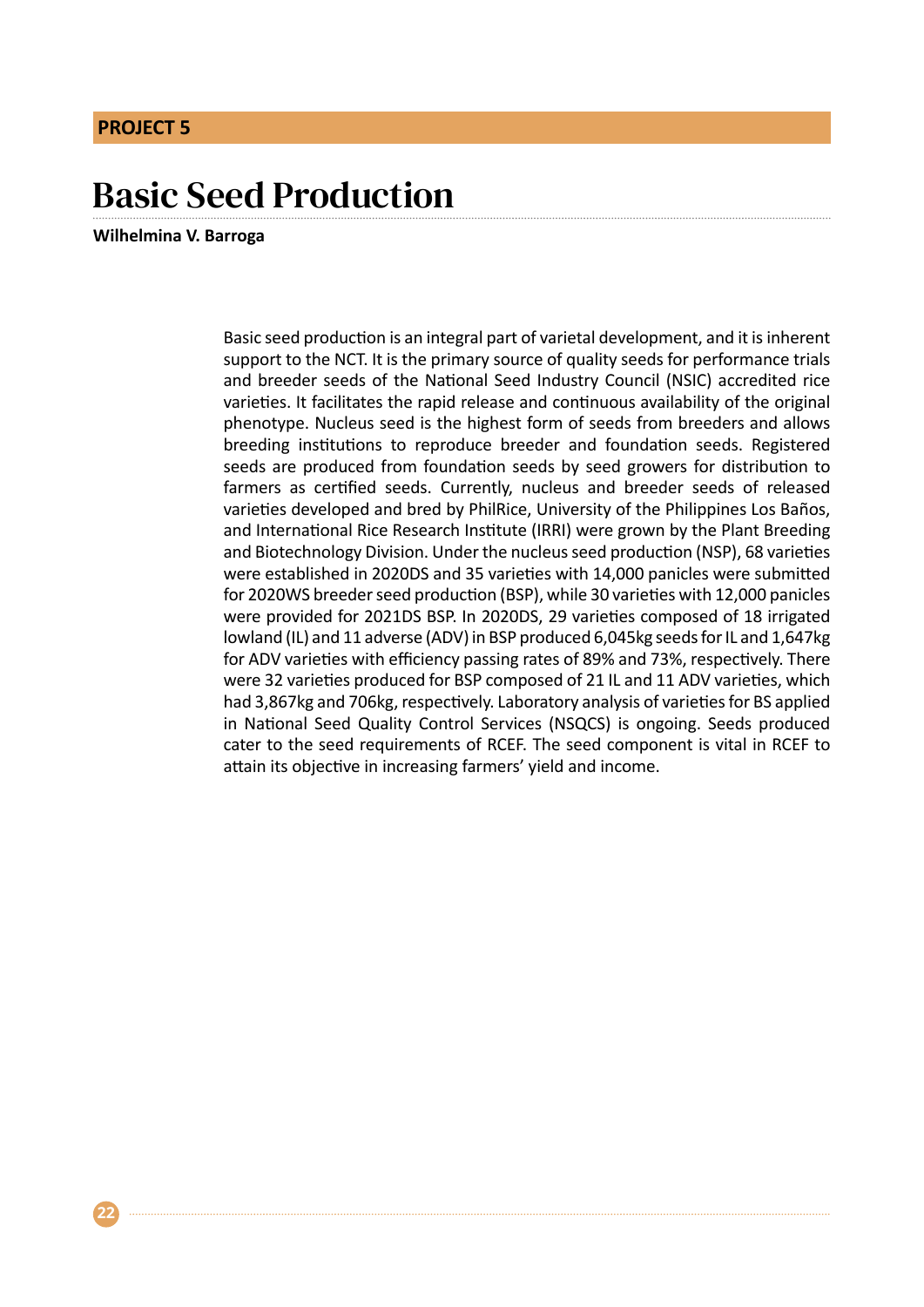# Centralized hybridization, F1 and F2 seed generation

#### **Frodie P. Waing**

Rice improvement largely depends on the breeders and their ability to understand a range of breeding-related disciplines. It involves different steps depending upon the objectives, breeding methodologies, and rice production systems. However, the first and foremost is how well the breeders identify genetic donors based on the target traits and objectives. A hybridization program must have clear objectives and a set of priority characters. Thus, this project aimed to (1) facilitate the generation of target crosses for irrigated and unfavorable breeding programs under PBBD and (2) establish F1 and F2 populations for breeders' evaluation and selection. The project had successfully implemented the hybridization process in an organized and systematized manner in a centralized facility. Through collaborative efforts, a centralized and harmonized breeding operation was implemented to support the mainstream breeding projects towards developing rice varieties (both inbred and hybrid) adapted to various ecosystems.

**23**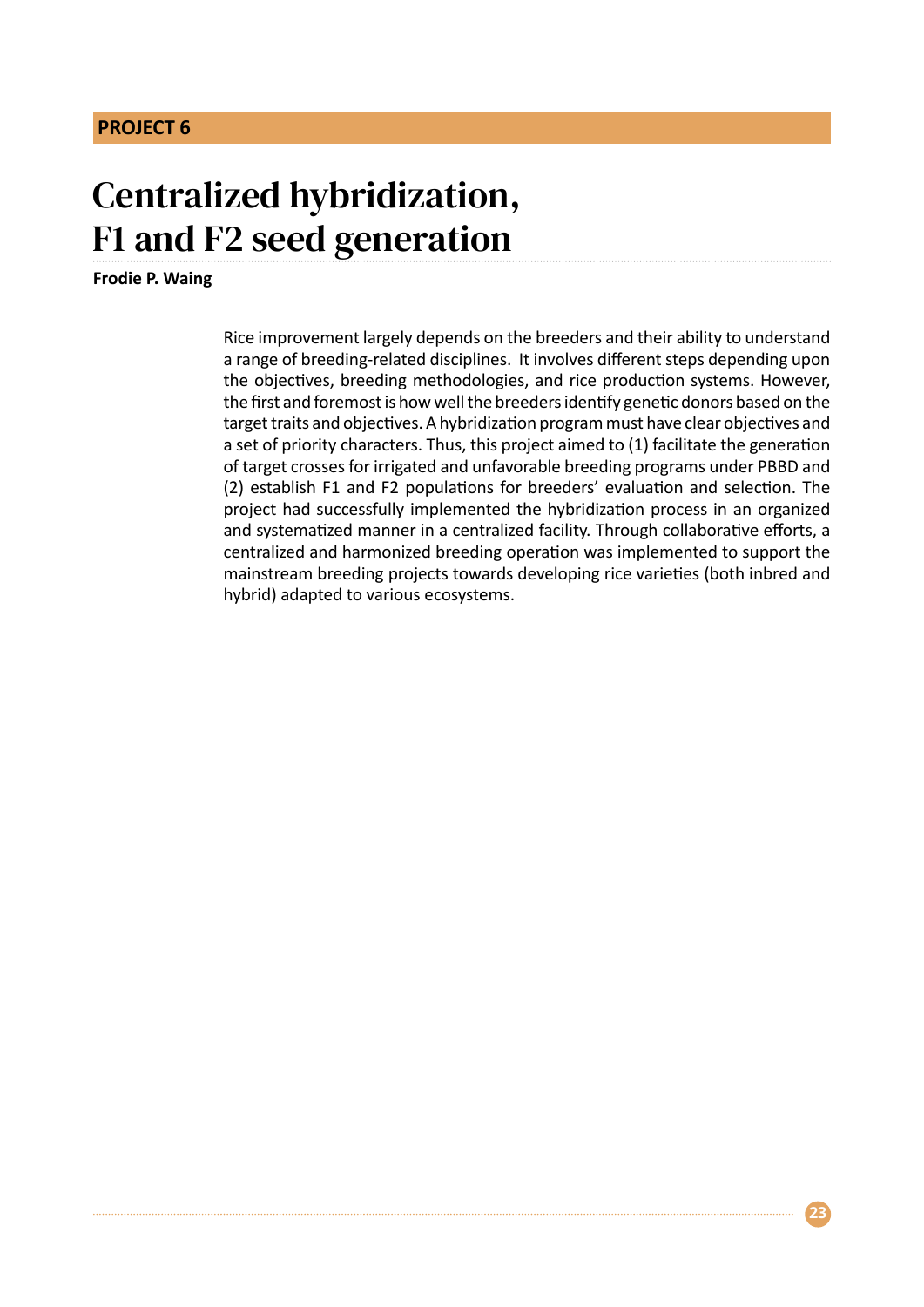# Gene Mining of Yield-related Traits in Philippine Rice Landraces

**Joanne D. Caguiat, John Oscar S. Enriquez, Gelyn D. Valida, April T. Badajos, Dindo A. Tabanao, and Jonathan M. Niones**

> Philippine rice germplasm offers a genetically diverse source for yield-related traits. The mining of genes/QTLs found in the Philippine rice germplasm will enable us to utilize these traits to breed and improve rice varieties. To assess the diversity of yield-related loci in Philippine rice varieties, 11 allele-specific SNPs targeting genes *Grain Number 1 (Gn1), Grain Size 5 (GS5), SPIKE, Grain Number and Heading Date 7 (Ghd7), and Thousand Grain Weight 6 (TGW6)* were used for the molecular genotyping of 450 traditional and modern rice varieties. Only functional alleles of *Gn1a* (Habataki), *SCM2* (Habataki), and *Ghd7* (*indica)* were abundant in the panel. Genome-wide association (GWA) was performed to identify the causative loci controlling for yield-related traits in the association panel. Using Genotyping-By-Sequencing (GBS), 334,473 SNP markers were identified and used for association. Best Linear Unbiased Prediction values of phenotype data for yield-related traits were obtained and used for GWA. The Factored Spectrally Transform Linear Mixed Model (FaST-LMM) was used to associate false-discovery rates corrected using the Bonferroni method. Overall, 47 QTNs were identified: plant height-10, fertility-4, panicle length-15, panicle primary branching-1, secondary branching-2, grain number-1, thousand grain weight-4, tiller number-2, grain length-6, and grain width-2. Hypothesized location of genes/QTLs in the QTN's region was identified, and known genes such as *Gn1a* and *WFP* were found to be near the identified SNPs. Due to the pandemic, genotyping activities were delayed, which also affected GWAS and gene expression activities. Putative genes identified will be verified through DNA sequencing or through *in silico* methods.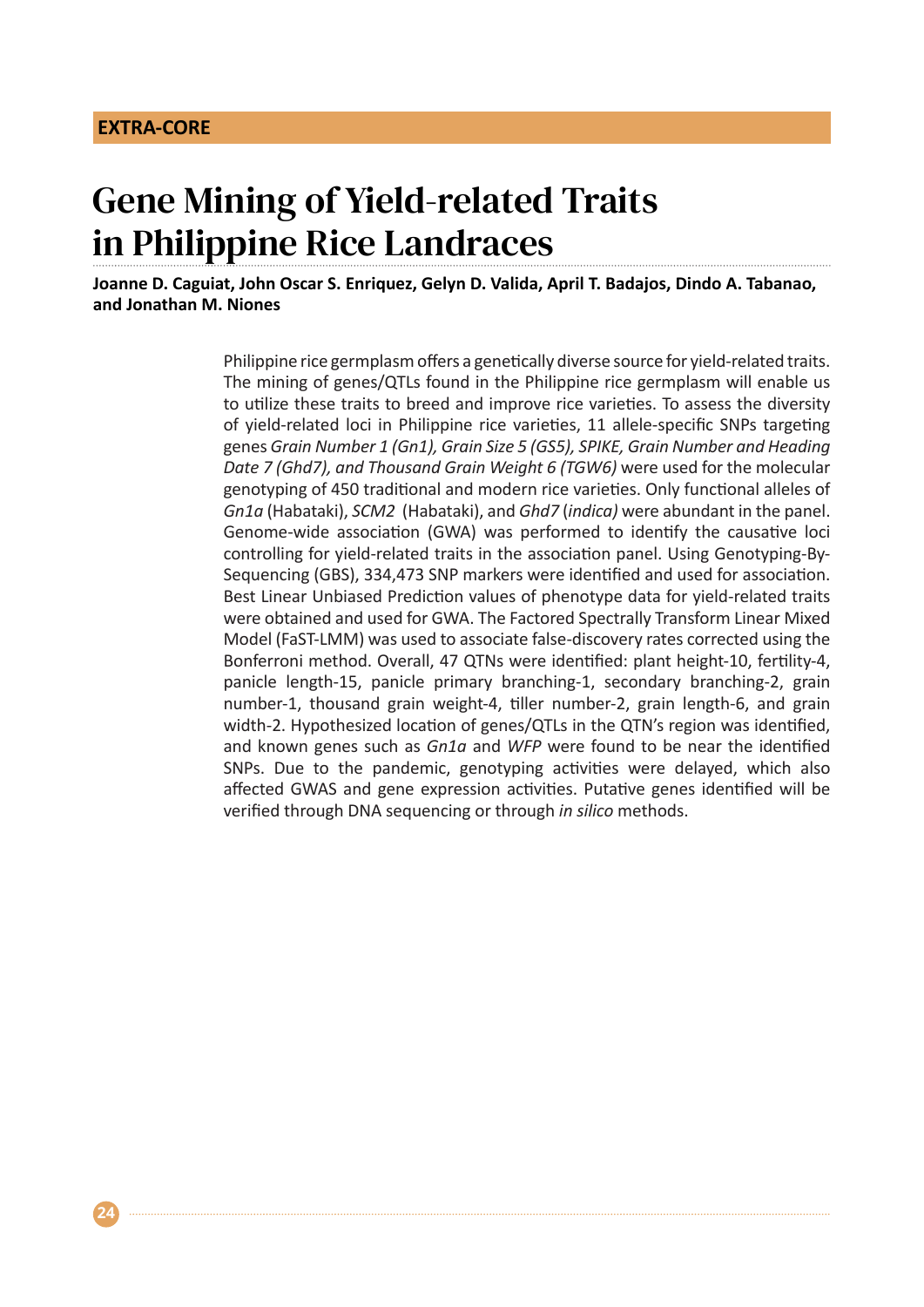# Genetic Improvement and Mechanism of Resistance to Stemborer in Rice

Imeldalyn G. Pacada, Genaro S. Rillon, Belen M. Tabudlong, Pernelyn S. Torreña, Gerardo F. Estoy, Rachel A. Ramos, Reynante L. Ordonio, Gilely C. Santiago, Jerick A. Viz, and Fredi Jan A. Francia

> Before the identified TRVs can be utilized as a genetic resource for insect pest resistance, a series of investigations must be carried out. This includes the establishment of information in mechanisms of resistance and their genetics of traits. The information generated can be used as baseline data and a guide for developing breeding lines having resistance genes to stem borer.

> In this project, 73 germplasms were continuously evaluated for five years in the field for natural stem borer infestation at PhilRice CES, Agusan, and Midsayap. This will provide information on which germplasm has a consistent resistant reaction. Based on continuous field evaluation, five germplasm were identified as having a resistant reaction, and these were subjected to antibiosis. A preference test, an exploratory research for white stem borer (WSB), was carried out to develop an alternative selection process for identified resistant germplasm and for developed advance breeding lines.

> To establish information for the possible mechanism and nature of resistance, morphological, physiological, and biochemical classifications were also determined. Published molecular markers linked to yellow stem borer (YSB) were also validated to detect the susceptible and resistant genotypes. The two identified resistant germplasm from antibiosis analysis, namely Red18 and Inarciaga, were used to generate breeding lines using three known modern varieties, namely PSB Rc 10, NSIC Rc 216, and NSIC Rc 298.

> For validation and confirmation of resistance/tolerance reaction of 73 germplasm, PhilRice Agusan identified 16 resistant and nine moderately resistant during the DS. For morphological characterization, in comparison with TKM6 (resistant check), Inarciaga, Red18, C4-Dinorado, and Mukol germplasm had the same pubescent traits; Inarciaga, Red18, C4-Dinorado, and Mukol had erect flag leaf attitude. For trichome orientation, Inarciaga, Red18, C4 Dinorado, and Mukol were identified. For physiological classification, compared with TKM6, Dinorado had the thickest epidermal lignin/layer while Red 18 had the thinnest, while the germplasm Inarciaga had the highest mean lignin content. The germplasm Dinorado, C4- Dinorado, Inarciaga, and Hinumay were classified as having the highest klason lignin, while Dinorado was identified as having acid soluble in comparison with the other six TRVs.

> Among the markers validated, RM211 showed distinct separation banding patterns between resistant and susceptible genotypes. For developing tolerant lines against stem borer, among  $F_5$  population evaluated, 168 entries were identified to have a resistant reaction while 54 had moderately resistant. Among the five lines considered for homogenous selection, two lines already exhibited uniformity and had a high resistant reaction.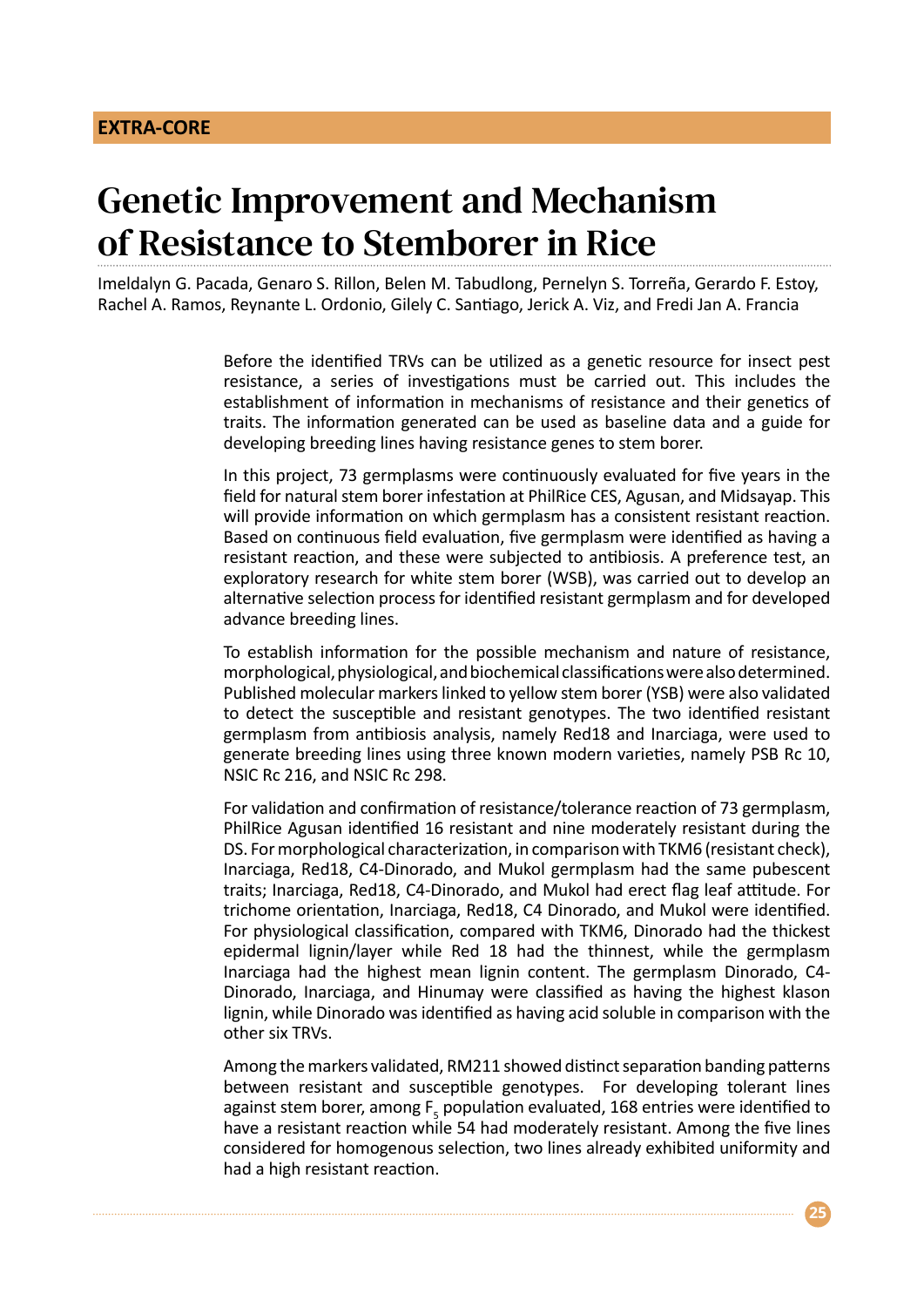**26**

# Collection and Evaluation of Farmers' Rice Lines in Irrigated and Rainfed Lowland Areas in the Philippines

**Joanne D. Caguiat, John Oscar S. Enriquez, Xavier Greg I. Caguiat, Norvie L. Manigbas, and Sailila E. Abdula**

> Varietal identification or characterization has been one of the critical steps of crop improvement. It is imperative to rapidly identify and characterize plant varieties to provide valuable information for their introduction and possible improvement. This study aimed to establish the genetic identity of farmers' rice genotypes (FRG) and Released Inbred Varieties (RIVs). DNA fingerprint of the assembled rice panel was established using 93.3% or 6,623 out of 7,098 SNP markers distributed across the rice genome. Generally, narrow genetic diversity was observed among the farmers' rice genotypes (FRG). A total of 6% of the collected FRGs were identical, implying the similar preferences of farmers despite the different labels/names of rice varieties. Most of the FRGs possessing similar names, such as "Diamond," were found to be identical despite being collected from multiple provinces. About 7% were identified as similar to NSIC Rc 218 (known for its aroma and very soft texture when cooked), while 8% were found to be related to PSB Rc 10, a famous earlymaturing variety. In comparison, 11% FRG had 95% to 98% similarity with NSIC Rc 222, popularly known to be one of the highest yielding released varieties. Efficient naming and varietal identification system of RIVs in the Philippines is important and should be reconsidered for the farmers to easily retain the real identity of these varieties used in the field. Relying on farmers' non-standard nomenclature system is not reliable since most of these were based on farmers' preference or the branding used by the marketing entity. There is a need to establish a standard reference system using molecular markers to back up the phenotypic evaluation or grow-out data. Furthermore, policies must be updated to address the utilization of non-accredited seeds and protect intellectual property.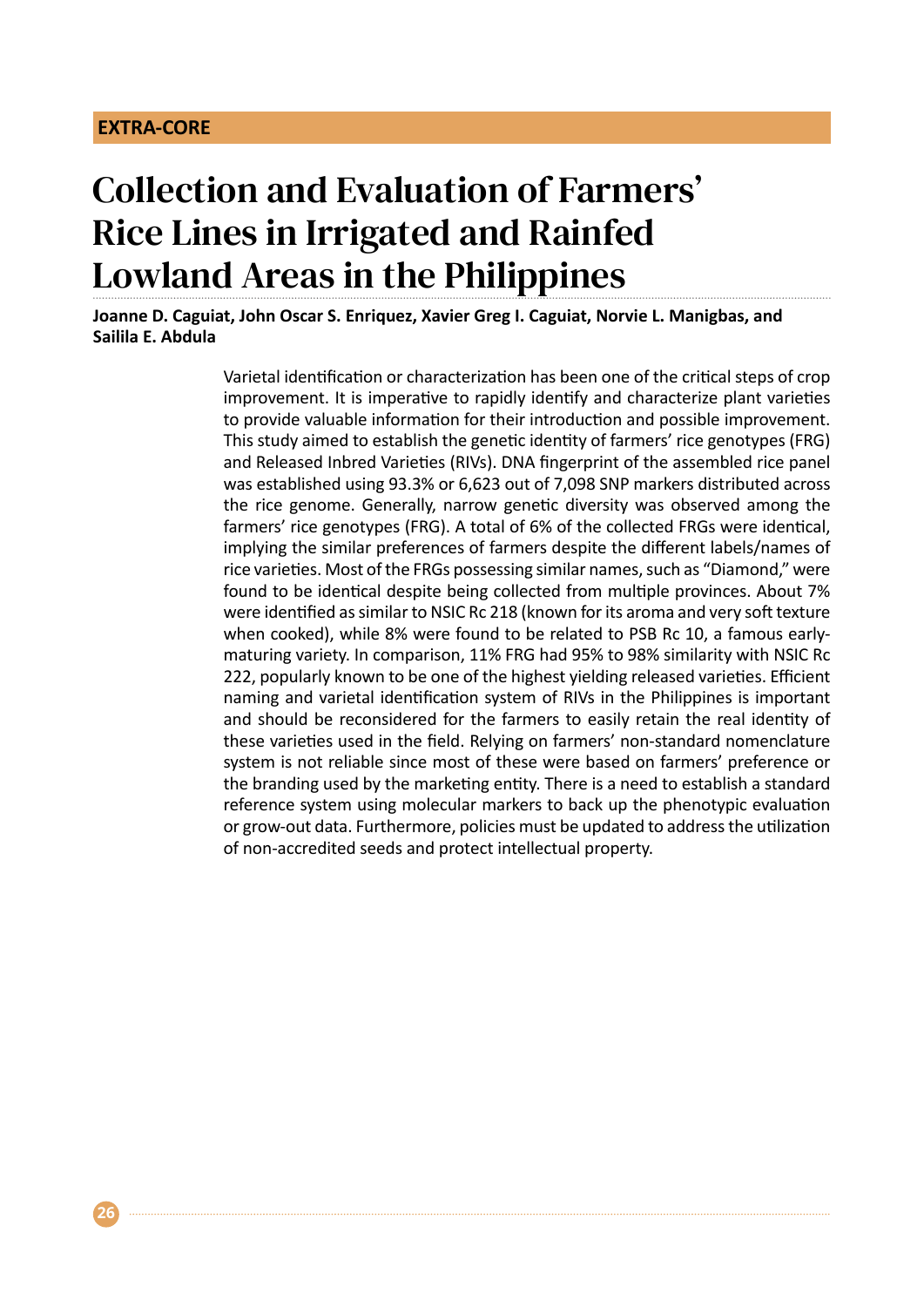# Field Performance Evaluation and Selection of GUVA Lines in the Tropics

**Thelma F. Padolina, Lenie R. Pautin, Rustum C. Braceros, Jesson Y. Del Amen, CP Tad-o, Dong Soo-Park, and M Bombay**

> The Germplasm Utilization for Value Added (GUVA) project, in collaboration with IRRI and RDA (Rural Development Authority)-Korea, had continuously provided Japonica and Indica-Japonica germplasm relevant to the breeding programs of PhilRice. In 2020, breeding focused on improving cold tolerance targeted for high elevation areas in the country. Yield improvement, grain quality, and blast resistance were equally considered in the process. Promising lines identified with these set objectives are potential nominations to NCT and pre-breeding materials or donor lines in the PhilRice crossing program.

#### **FINDINGS**

#### **PhilRice Maligaya**

Seventy-two (72) new sets of GUVA lines, including check varieties, were established in PhilRice CES in 2020DS. Partial performance evaluation was the only accomplished source for the 2020WS re-evaluation. Available seeds produced ranged from 1,690 to 3,200g. Two highlighted lines IR31012-B-39-1-2-3 and 15K1494 had the most seeds of at least 3 tons and were observed to have resistance to yellow stem borer and exhibited high phenotypic acceptability.

In the WS, the same 72 GUVA lines were re-evaluated in the preliminary yield trial (PYT). The majority of the test entries were sister lines, with 37 unique cross combinations. The yield ability was assessed using two replication data with resulting mean yields ranging from 1,615 to 4,232kg/ha. In contrast, the Japonica checks had 2,510 to 4,194kg/ha. There were 14 lines with an output of at least 3t/ ha and four entries with 4t/ha and above, namely: 1 IR 130992-B-44-3-1-1(4,131kg/ ha), IR 130996-B-55-3-2-3 (4,232kg/ha), IR 131022-B-23-2-3-1(4,024kg/ha), and IR 131073-B-36-3-1-B (4202kg/ha).

#### **BSU, La Trinidad, Benguet**

During 2020DS, duplicate entries were established in Benguet State University (BSU), La Trinidad. A preliminary yield assessment was done, and yields were dismally low owing to drought brought about by the lockdown. Nevertheless, the yields recorded were from 219.7kg to 1,884kg. Only 14 lines were highlighted with yields of more than 1t/ha. Leaf blast screening was not evaluated due to pandemic;

**27**